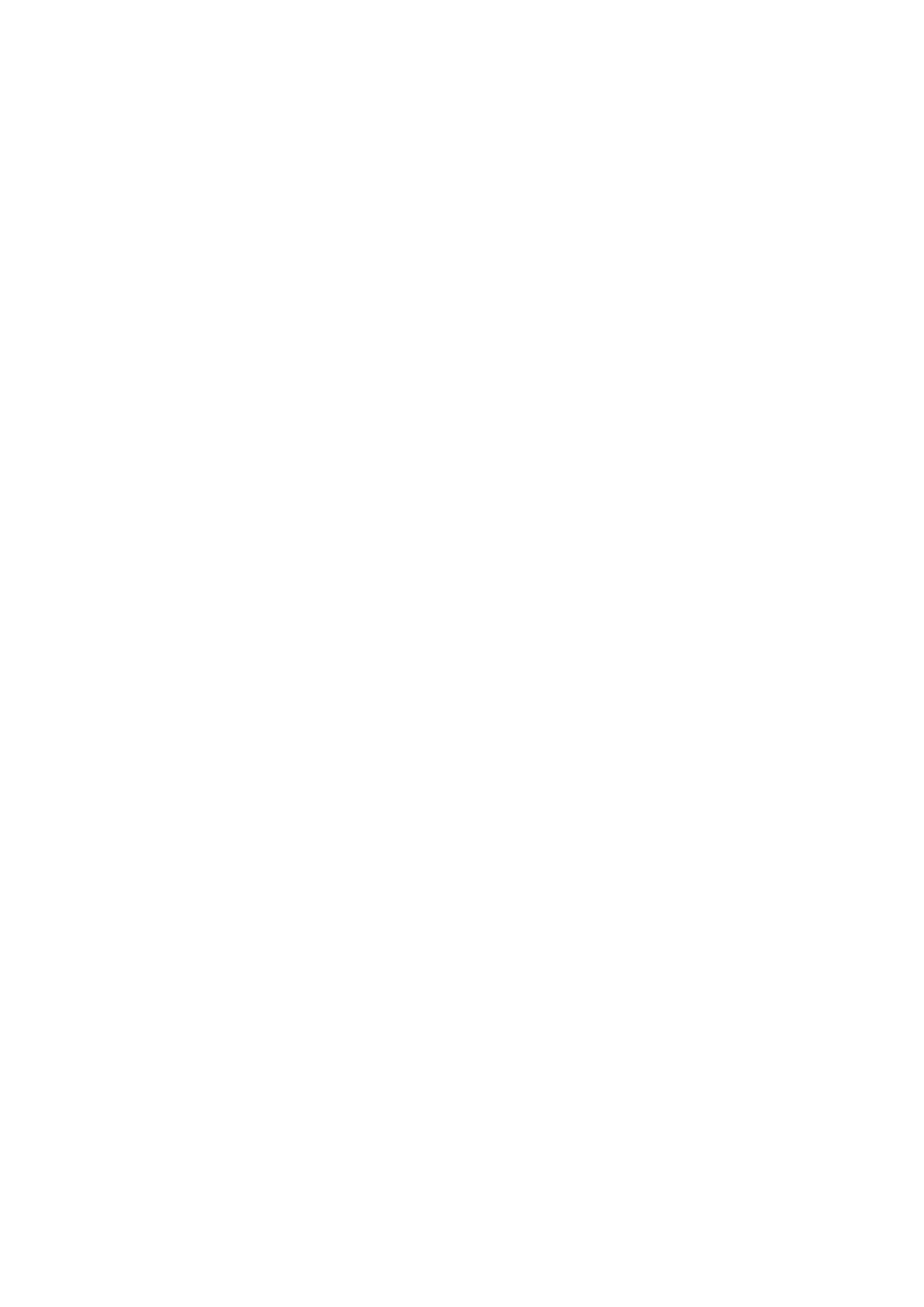# **ANNUAL**  $2CView_{2017-18}$

| <b>Introduction</b><br>Cyprus's Economy under challenges                                                                                                                                                                                                                                                                                                                                                       | 4                                            |
|----------------------------------------------------------------------------------------------------------------------------------------------------------------------------------------------------------------------------------------------------------------------------------------------------------------------------------------------------------------------------------------------------------------|----------------------------------------------|
| <b>Economic Environment</b><br>The Cyprus Economy                                                                                                                                                                                                                                                                                                                                                              | 5                                            |
| <b>The Banking Sector</b><br><b>General Overview</b><br><b>Banking Union</b><br><b>Banking Developments</b><br><b>Financial Intermediation</b>                                                                                                                                                                                                                                                                 | 9<br>9<br>9<br>10                            |
| 4 Year Under Review<br>Minimum Requirement for Own Funds and Eligible Liabilities<br>Common Reporting Standard – First Exchange of Information in 2017<br>Financial Ombudsman Law 84(I)/2010<br>Payment Services Directive 2<br>General Data Protection Regulation<br>Human Resources, Social Affairs and Development Department<br>Improving the Legal Regime on NPL<br>The Association's Training Activities | 12<br>13<br>14<br>15<br>16<br>17<br>18<br>19 |
| <b>5</b> The Association<br>Profile<br>Organizational Framework<br>Artemis Bank Information Systems Ltd<br>Publications<br>The Member Banks<br>Association's Events and Milestones in 2017 & 2018                                                                                                                                                                                                              | 20<br>20<br>21<br>21<br>22<br>24             |
|                                                                                                                                                                                                                                                                                                                                                                                                                |                                              |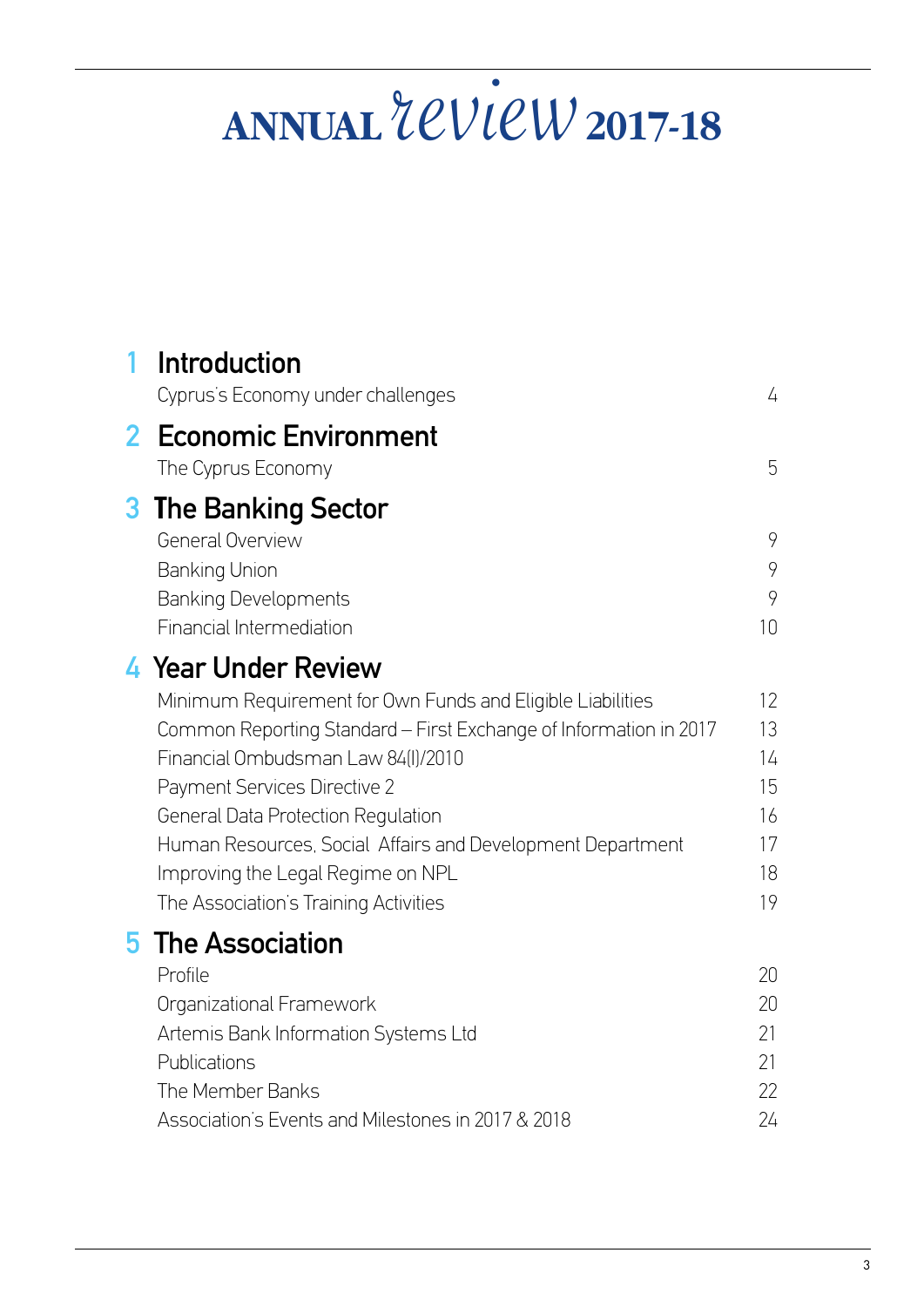# **1 Introduction**

# **Cyprus's Economy under challenges**



**Kammas** Director General

#### **The international environment and its impact on Cyprus**

As Cyprus is striving to return to stability and a steady growth track, it finds itself in the midst of powerful geopolitical developments, changes as well as conflicts.

During the past years it has become self-evident that everything is volatile, in the economic as well as in the geopolitical sphere. This background inevitably affects Cyprus directly and indirectly. It necessitates a cool-headed, realistic approach to fully restore credibility, attain diversification and continue the reform process which will strengthen competitiveness.

#### **The need for stability and co-operation**

The path towards growth and stability requires a wider co-operation and understanding between social partners in order for targets to develop into a strategic vision and for this vision to materialize.

Through exceptionally difficult circumstances, Cyprus's political system in co-operation with the financial and business sector, have proven that they can overcome challenges and set aside their political and ideological differences for the benefit of the country. The events unfolding ahead of us today leave us no room for complacency. The international developments, the inception of a global trade war, the new dimension of the Cold War as well as the internal economic challenges, combine to form a setting of great challenges for Cyprus.

#### **Where we should aim at as banks, economy and country**

Given the above, our common aim should be the pursuit of sustainable development, the creation of employment positions and the attainment of stability. Our common starting point should be the willingness to cooperate, and our shared goal should be the best interests of our country. With this in mind, we need to design and then construct our future, both for ourselves as well as for the next generations, to which we ought to deliver the best possible outcome.

The broader stability of the country, sustainable

growth and the new age that the banking sector is gradually entering are interrelated and provide the building blocks for our future prosperity. Indeed, during a period when the numbers (as seen in the next pages of our publication) point to a gradually improving picture, it is vital to remain focused and goal-oriented.

#### **The activities of the Association during the past year**

From the perspective of the Association of Cyprus Banks and of the banking sector in general, the past year has been full of challenges and, consequently, dedicated work on our behalf.

Also, the voting of laws incorporating the 4th AML Directive and the Payment Services Directive 2 are important developments affecting the entire Cyprus economy. Additionally, the Association held numerous meetings during the preparation period for the adoption of the General Data Protection Regulation (GDPR). We have also strived to provide a wider selection of training programs for our members compared to previous years.

Through the publication of our Annual Review, members of the professional team of the Association analyze the most important developments related to changes in legislation, new European Directives, regulatory and supervisory requirements as well as our recommendations for improving existing laws or procedures.

During the period under review (2017-2018), the Association has also worked on matters related to MREL, the recent ECB addendum on NPLs, MiEID2 and the first reporting under the Common Reporting Scheme (CRS). In addition, the Association participated in consultations for the amendment of legislation, such as the Financial Ombudsman Law amendments and the proposals for improving the legal frameworks on foreclosures, insolvency and the sale of loans.

Through cooperation and constructive discussion, as well as through our dedication to the goal of development and prosperity, the Association is committed to work hard, always aiming for the best possible outcome for our members and the economy as a whole.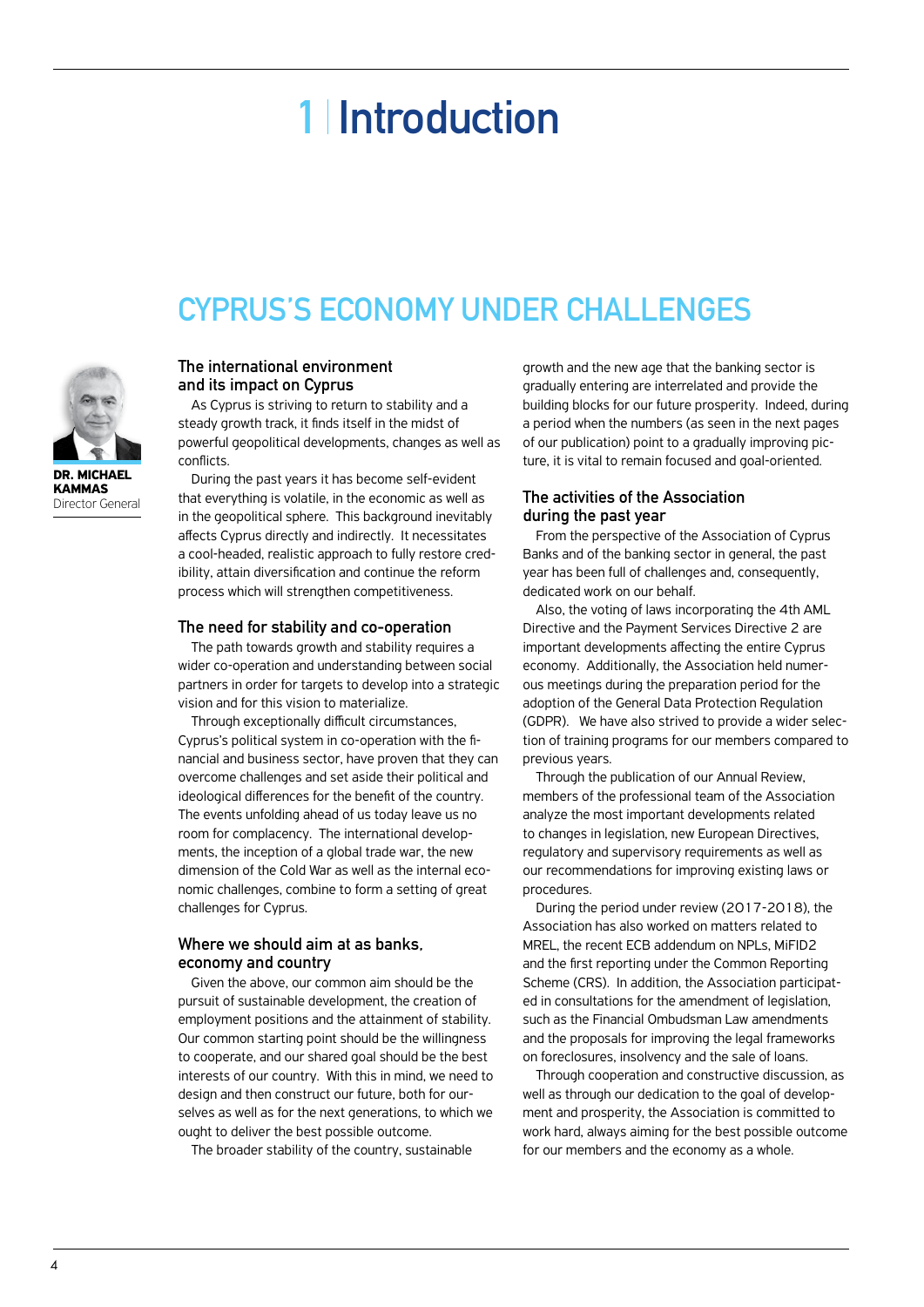# **2 Economic Environment**

### **Percentage DistrIbution of 2017 GDP 61.1% Services including tourism Financial Intermediation 11.7% Construction 4.5% Transport & Communications 11.7% Manufacturing 5.2% Agriculture 2.0% Others 3.8% TOP 5 SECTORS WITH THE BIGGEST INCREASE Construction 25% Tourism 9% Mining & Quarrying 8.8% Manufacturing Wholesale & retail trade 7.5% 4.8%**

Source: Statistical Service of Cyprus (provisional data for 2017)

# **The Cyprus Economy**

The Cyprus economy exhibited another year of robust growth in 2017 as real GDP growth beat expectations, reaching 3.9% (up from 3.4% in 2016). Growth has been broad-based across nearly all economic sectors, while many leading indicators of economic activity (credit card use, Economic Sentiment Indicator, property transactions, a new record in tourist arrivals etc.) point to a continuation of expansion at a solid pace in 2018.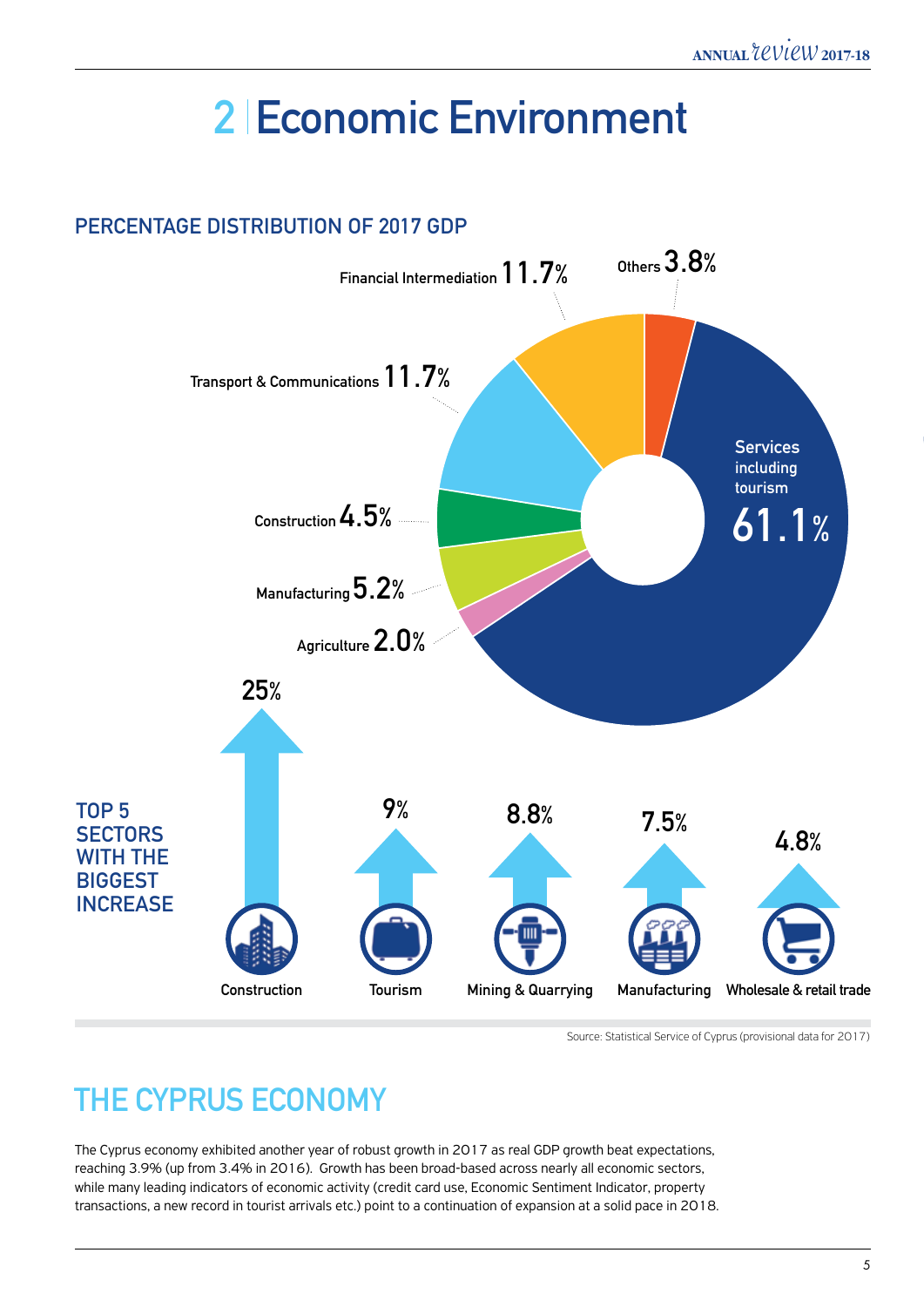|               |  | נכון, |  |  |
|---------------|--|-------|--|--|
| Cyprus        |  |       |  |  |
| <b>EUR 28</b> |  |       |  |  |
| Euro Area     |  |       |  |  |
| UK            |  |       |  |  |
|               |  |       |  |  |

#### **GDP Real, % Change**

Source: Eurostat, European Commission

The key driver of growth has been private consumption, underpinned by growth in employment, while investment has also surged (in large-scale projects, residential construction and equipment). Within 2018, investment is expected to be the engine for growth, assisted by interest rates that remain at historically low levels.



Source: Eurostat

The ongoing steady growth in Europe as well as Russia has been supportive of economic growth in Cyprus and suggests that favorable economic conditions will continue.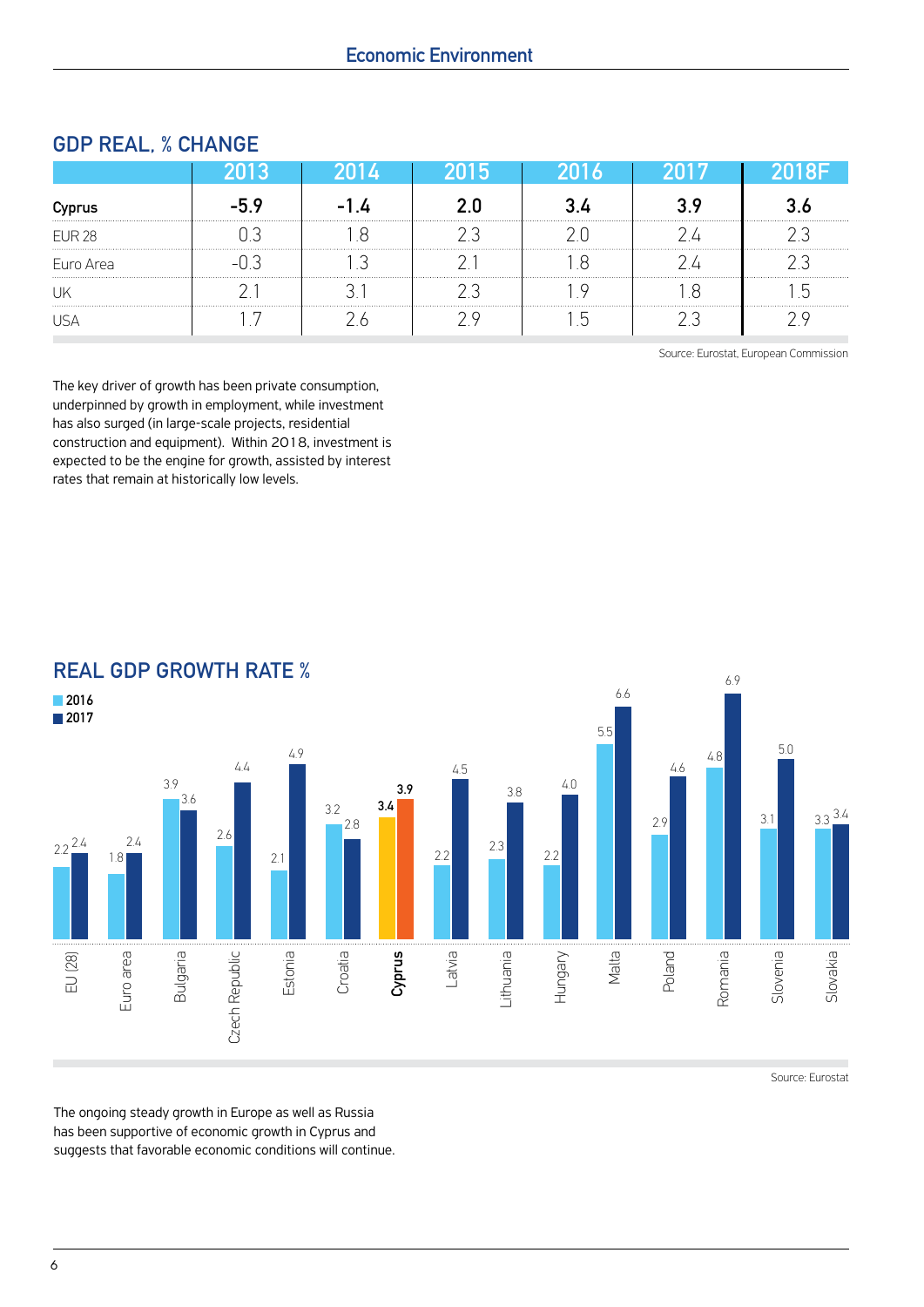

#### **Unemployment in Cyprus, the Euro area & the EU (28) %**

Unemployment in Cyprus, although still above the euro area average, has continued to decline to 11.1% in 2017, and fell below 10% in early 2018. In the first quarter of 2018 the number of registered unemployed has declined at a faster pace than in previous quarters, while the continuation of growth is expected to be reflected into further improvements in labor market conditions.



Source: Eurostat

Source: Eurostat

The better than expected economic growth together with one of the highest fiscal surpluses in the EU (1.8% of GDP), led to credit rating upgrades for the country to one notch below investment grade (Fitch, Standard and Poor's).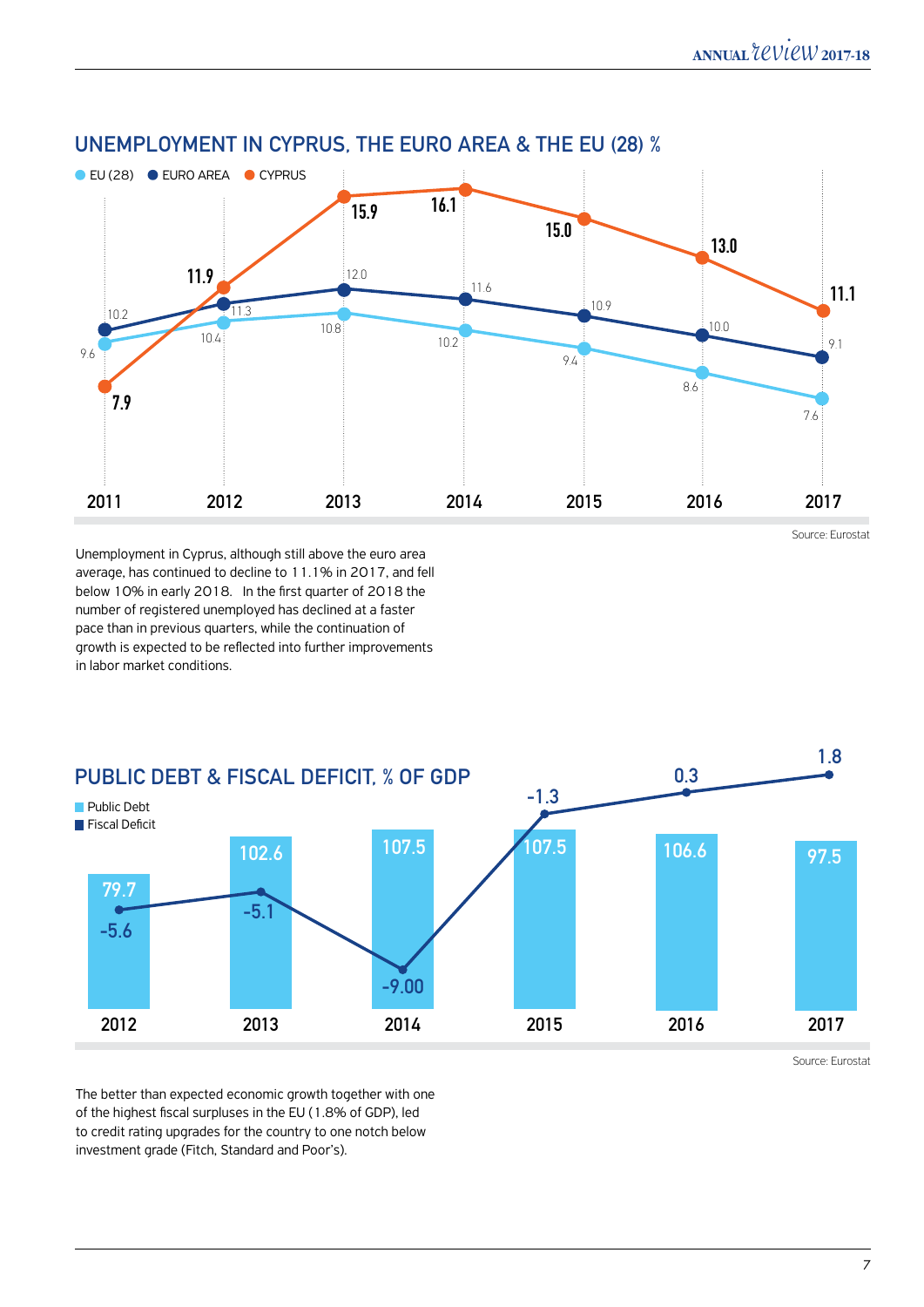

**Inflation in Cyprus, the Euro area & the EU(28)**

Source: Eurostat

2017 marked the end of three years of negative inflation, as the Harmonized Index of Consumer Prices (HICP) exhibited a modest growth of 0.7% for the year. Nevertheless, inflation in Cyprus remains lower than average inflation in the EU.

#### **CYPRUS MAJOR ECONOMIC INDICATORS**

|                                         | 2014         | 2015    | 2016     | 2017         | 2018      |
|-----------------------------------------|--------------|---------|----------|--------------|-----------|
| <b>GDP Real Growth % Change*</b>        | $-1.4%$      | 2.0%    | 3.4%     | 3.9%         | 3.6%      |
| <b>GDP At Current Prices EUR mil.</b>   | 17.606       | 17.742  | 18.219   | 19.213       | N/A       |
| <b>GDP Per Capita EUR</b>               | 20.652       | 20.930  | 21.394   | 22359        | NI/A      |
| <b>GDP Per Capita</b> (PPS) EU 28=100   | $\mathsf{B}$ | 82      | 83       | N/A          | N/A       |
| Unemployment %                          | 16.1%        | 15 በ%   | 13.0%    | $11.1\%$     | 9 በ%      |
| <b>Inflation Rate % Change*</b>         | -0.3%        | $-1.5%$ | $-1.2\%$ | $\bigcap$ 7% | $\cap$ 7% |
| <b>Current Account Balance % of GDP</b> | -43%         | $-1.5%$ | -4 9%    | -6.7%        | $-9.0%$   |
| Fiscal Surplus / Deficit % of GDP       | $-9.0\%$     | $-1.3%$ | 0.3%     | 18%          | 20%       |
| <b>Total Public Debt**</b> % of GDP     | 107.5%       | 107.5%  | 106.6%   | 97.5%        | 1በ5 7%    |
| <b>Total Public Debt**</b> FUR mil.     | 18 922       | 19 072  | 19418    | 18 725       |           |

\* Percentage change compared with the corresponding period of the previous year \*\* Excluding intergovernmental & short-term liabilities of the Central Bank to the IMF.

Source: Eurostat, Ministry of Finance, European Commission interim forecast

**. Doing Business 2018 (World Bank):** Cyprus is ranked 53rd out of 190 economies.

**Global Competitiveness Index 2017-2018 (World Economic Forum):** Cyprus is ranked 64th overall out of 137 countries. **Index of Economic Freedom World Rankings 2018:** Cyprus is ranked 48th out of 180 countries.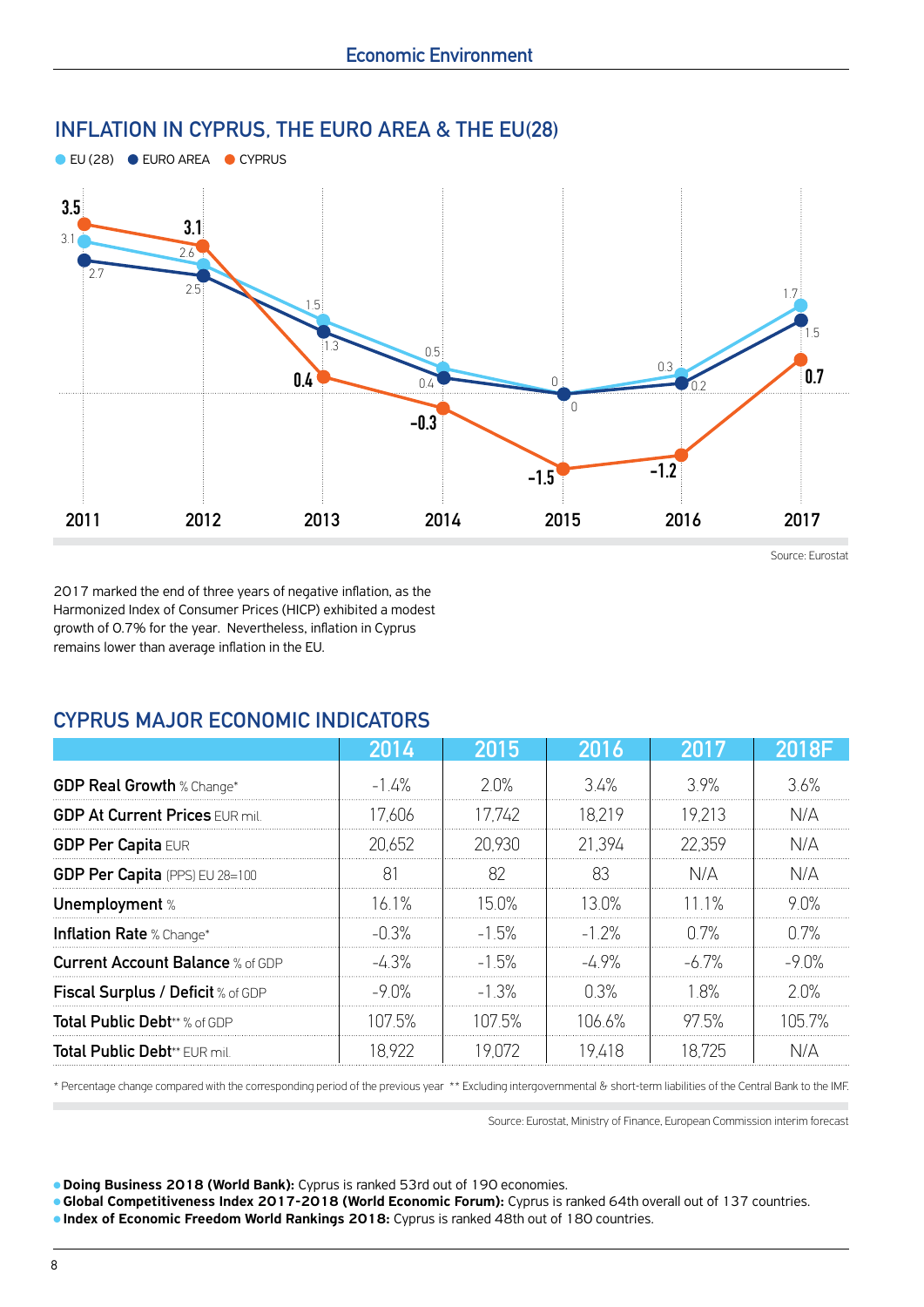# **3 The Banking Sector**

### **General Overview**

The banking sector in Cyprus comprises of domestic banks, international banks with Cyprus based subsidiaries or branches and a cooperative bank. Beyond the traditional deposit and lending services (to households, corporations, SMEs), banks in Cyprus operate under the "universal banking model" as they offer a diverse range of products and services. Deposits from customers have traditionally been the main source of funding for banks. At present, there are 36 authorized credit institutions in Cyprus, consisting of eight local authorized credit institutions, three subsidiaries of foreign banks from E.U. member states, two subsidiaries of foreign banks from non-E.U. member states, six branches of banks from E.U. member states, 15 branches of banks from non-E.U. member states and two representative offices.

#### **Banking Sector Statistics (31/12/17)**

| <b>Deposits EUR mil.</b>                                                | 49,402 |
|-------------------------------------------------------------------------|--------|
| <b>Loans</b> EUR mil.                                                   | 51,351 |
| <b>Branches</b>                                                         |        |
| Personnel                                                               | 10.627 |
| <b>Branches of Financial</b><br>Institutions per<br>100,000 inhabitants | 53     |

Source: Central Bank of Cyprus

Within the framework of the EU Banking Union, since November 2014 the Cyprus Cooperative Bank, together with Bank of Cyprus, Hellenic Bank and RCB Bank, were among the European credit institutions that came under the direct supervision of the ECB, as part of the Single Supervisory Mechanism (SSM) provisions, whereas the subsidiaries of Greek banks are supervised by the SSM as their parent banks are systemic in their home country.

#### **The three main elements of the Banking Union are:**

**1.** The new regulatory framework with common rules for banks in the 28 member states, ensuring that deposits up to €100,000 (per depositor, per bank) are protected at any time throughout the E.U.

**2.** Direct supervision by the ECB for systemic banks. Smaller banks will be under the supervision of the national supervisory authorities, however, the ECB may at any time decide to supervise directly one or more of the smaller credit institutions in order to ensure the consistent implementation of regulation.

**3.** The Single Resolution Mechanism and Single Resolution Fund to address problems with banks that require resolution.

# **Banking Union Banking Developments**

Following the successful conclusion of the economic assistance programme in 2016, the banking sector stands well capitalized. The Common Equity Tier 1 capital ratio of all banks is above the regulatory limit. The Cyprus Cooperative Bank (CCB) has finalized the merger with the 18 Co-operative Credit Institutions as part of its restructuring and modernisation efforts. During the last months, CCB has entered a project to attract investors for the entirety or part of its operations, assets and liabilities, as a part of its restructuring. Until the time that this publication went to print, the procedure was still under way.

The other banks are also focused on improving their efficiency following the downsizing of the sector, in the midst of a very low and negative interest rate environment.

#### **Non-performing Loans**

The financial sector remains heavily burdened with nonperforming loans (NPLs), and their reduction remains a priority for bank management and the supervising authorities. Throughout 2017, important progress was made in addressing NPLs, as the amount of NPLs fell by 13.4% from €23.8 bn in December 2016 to €20.6 bn in December 2017. The improvement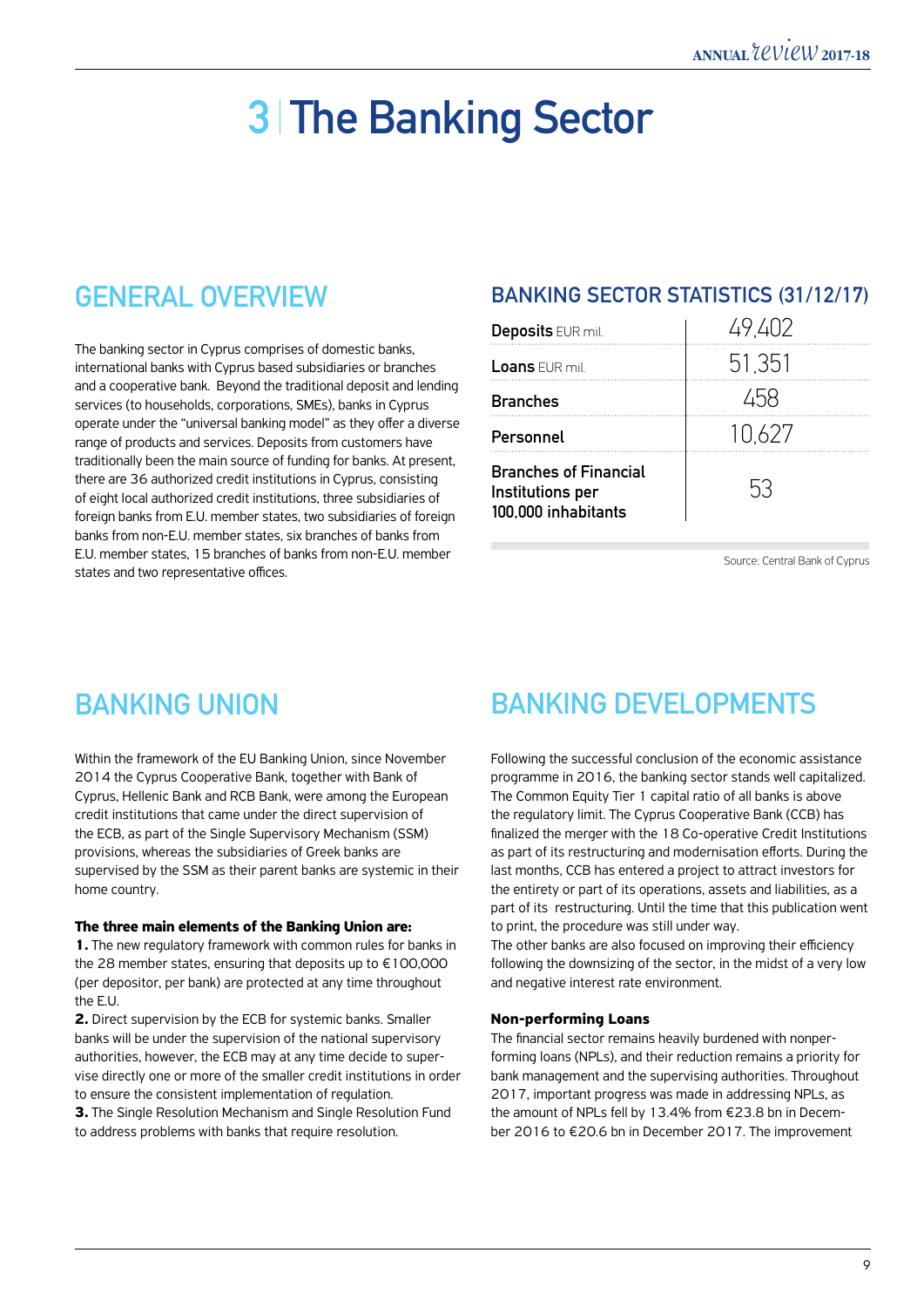of economic conditions, the reduction of unemployment, the stabilization and marginal increase in property prices as well as the low interest environment are expected to help reduce the outstanding NPLs to more sustainable levels. At the same time, some improvements on various legislations can be helpful to increase the pace of the local banks' NPL reduction campaign.

## **Financial Intermediation**

Throughout 2017, aggregate bank deposits slightly increased by € 400 million (a 0.8% increase), as confidence gradually returned. As seen from the chart below, bank deleveraging continues but at a slower pace compared to previous years. Total outstanding loans were reduced by €4 billion throughout 2017 (a 7.2% decrease from the end of 2016). This resulted mainly from the growing use of debt-to-asset swaps as well as from the repayment of loans, as households and corporations decreased their exposures in the face of economic recovery.

#### **Deposits and Loans** Deposits (EUR bil) Loans (EUR bil)



Source: Central Bank of Cyprus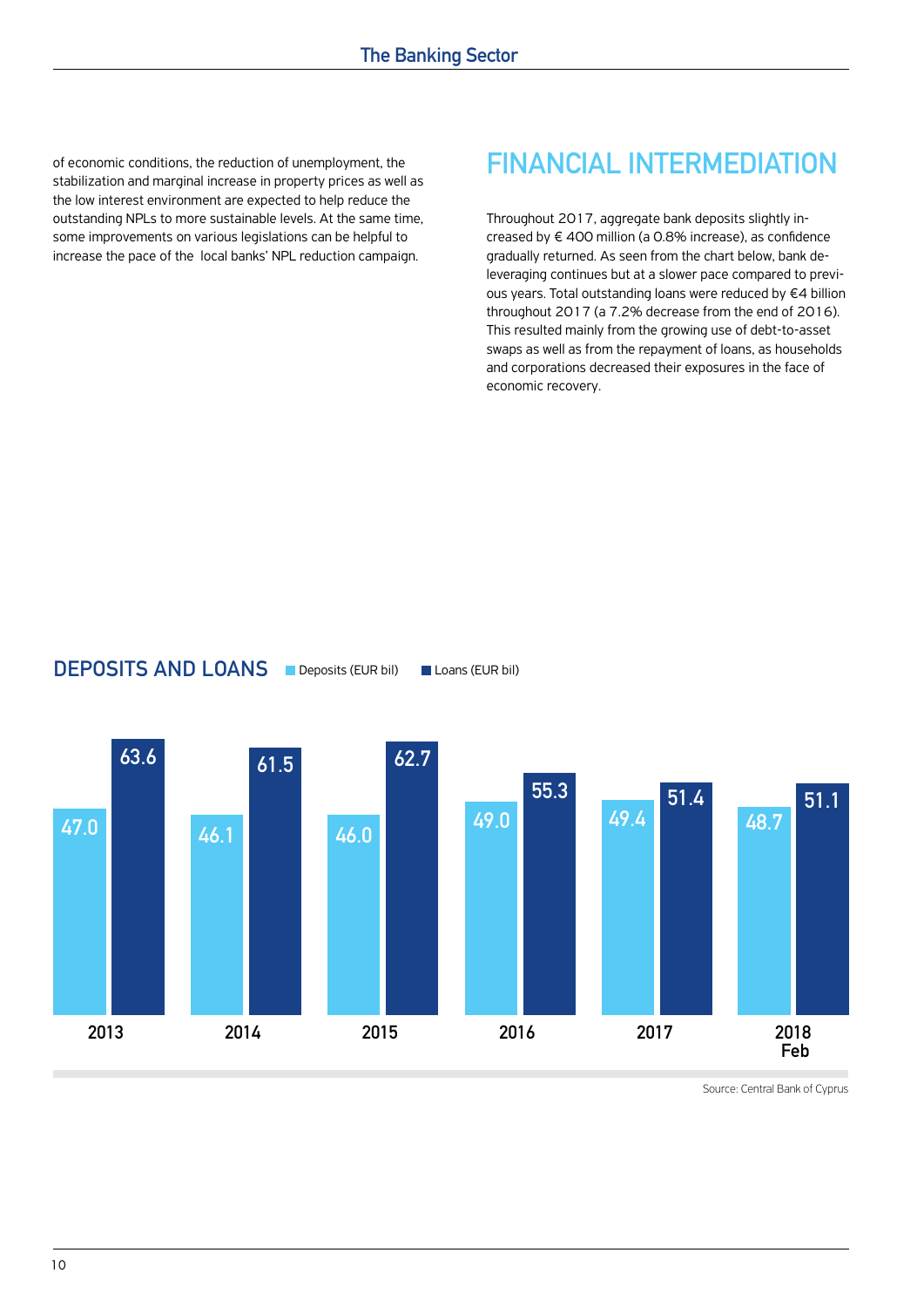#### **Bank Credit by Sector**

|                                        |         | <b>END OF PERIOD BALANCES</b><br>(EURO MIL.) | OUTSTANDING AMOUNT<br>AS A % OF TOTAL | <b>ANNUAL %</b><br><b>CHANGE</b> |                     |
|----------------------------------------|---------|----------------------------------------------|---------------------------------------|----------------------------------|---------------------|
|                                        | 2016    | 2017                                         | 2016                                  | 2017                             |                     |
| <b>General Government</b>              | 831     | 765                                          | 1.5%                                  | 1.5%                             | $-7.9%$             |
| Other financial intermediaries         | 9 N 7 N | 8.192                                        | 164%                                  | $16.0\%$                         | $-97%$              |
| Insurance corporations & pension funds |         | ᠘                                            | $\cap \cap \%$                        | $\cap$ $\cap\%$                  | $\bigcap \bigcap$ % |
| Non-financial corporations             | 22.529  | 20.720                                       | 40.7%                                 | 40.3%                            | $-8.0%$             |
| Consumer credit                        | 2672    | 2576                                         | 48%                                   | 5.0%                             | $-36%$              |
| Housing loans                          | 12971   | 12.420                                       | 23.5%                                 | 24.2%                            | $-4.2\%$            |
| Other household loans                  | 7 220   | 6.665                                        | 131%                                  | 13 በ%                            | $-77\%$             |
| <b>TOTALS</b>                          | 55,306  | 51.351                                       |                                       |                                  | $-7.2%$             |

Source: Central Bank of Cyprus

#### **Credit and Debit Card Transactions**

**Value (euro billions)** 



Source: JCC Payment Systems Ltd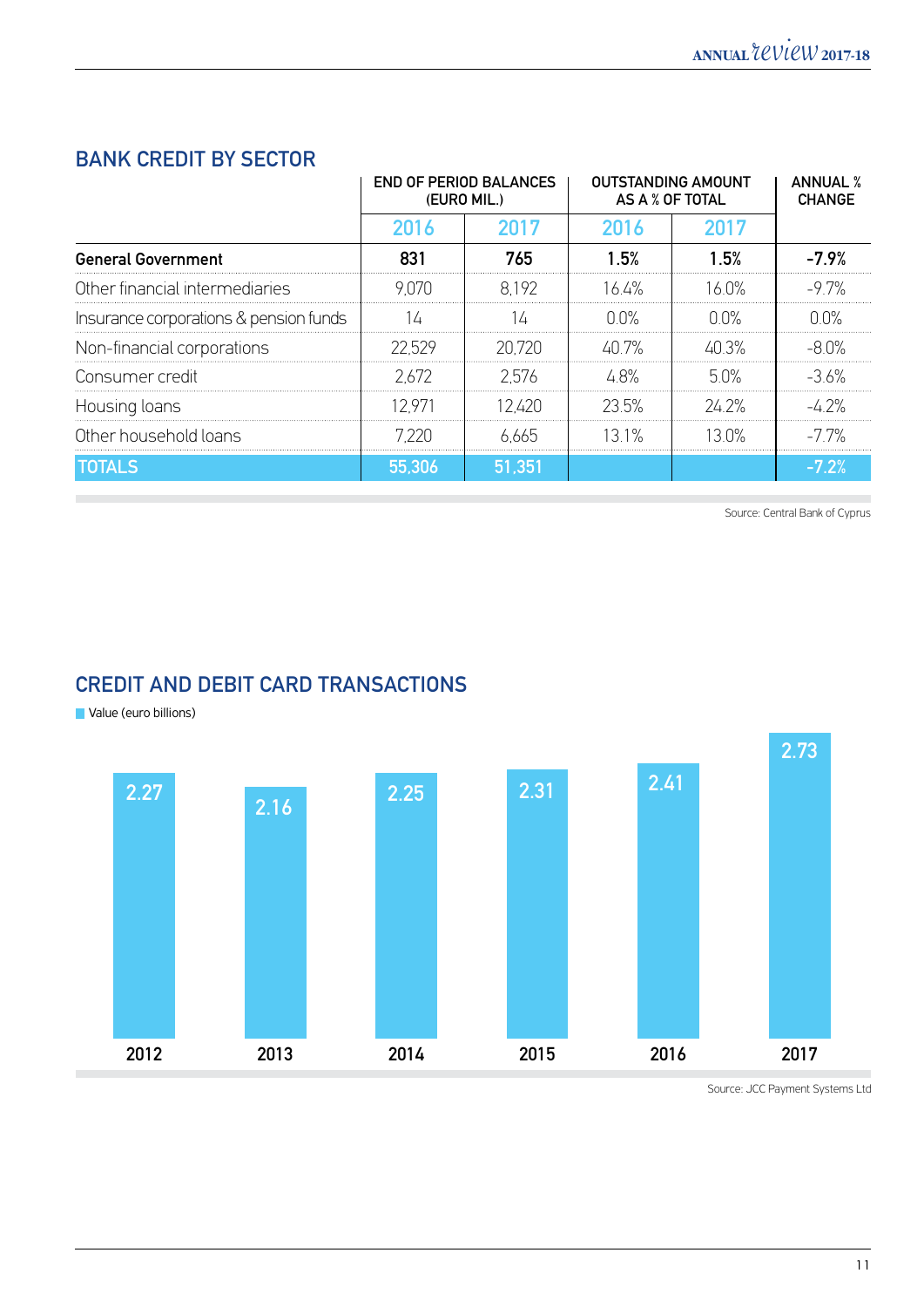# **4 Year Under Review**



**Michael Kronides** Manager

#### **Minimum Requirement for Own Funds and Eligible Liabilities (MREL)**

**The Bank Recovery** and Resolution Directive (BRRD) stipulates that when a bank is put into resolution, under certain specific conditions, the Resolution Authority has powers to write-down liabilities or convert them into equity in order to absorb losses and carry out recapitalization measures. To this end, financial institutions are required to meet a minimum requirement for own funds and eligible liabilities (MREL) so as to absorb losses, to restore capital position and to continue provision of critical functions. The target MREL levels for the large and systemic banks are determined by the Single Resolution Board (SRB) and for the less complex and non-systemic banks by the National Resolution Authority (NRA).

Despite the fact that the consultation on the European Commission's legislative proposal on MREL has not been completed, the SRB in 2017 has provided banks with informative MREL targets, set as a percentage of the risk weighted assets, in order to prepare for the future MREL requirements.

The MREL requirement is a major challenge for Cypriot banks and for this reason the Association has formed an MREL Task Force, comprised of the CFOs of major banks, in order to discuss, exchange views and form positions on all issues relating to the MREL. During 2017 and the first half of 2018, the MREL Task Force focused on two areas. Firstly, it formed positions, as part of the consultation process, on certain aspects of the MREL requirement and communicated these to local and European authorities. Specific attention was drawn to the fact that Cypriot banks are primarily deposit based funded institutions, with limited or no experience in international capital markets and consequently the cost of raising MREL eligible debt instruments is expected to be considerably high. Secondly, the Task Force explored various alternative options concerning MREL eligible instruments suited for the local market. The Association has resumed a

coordinating role and on behalf of member banks has approached a number of local firms and requested information on the various options of MREL eligible instruments suitable for the Cyprus market, specifically addressing issues like tax, regulation and capital markets.

We expect that the new MREL regulatory requirement will be a high-ranking priority for Cypriot banks in the coming years and the Association will continue to assist and coordinate necessary preparations for the benefit of its member banks.

#### **Non-performing exposures**

**THE CYPRIOT** banking sector has managed to stabilise and steadily recover from the financial crisis. The biggest challenge, which is still on-going, is the balance sheet repair and the management of non-performing exposures (NPEs). During 2017 and the first half of 2018, Cypriot banks have made considerable efforts to effectively manage NPEs, including loan restructurings, debt-to-asset swaps, sale of NPL portfolios, launch of listed Real Estate Fund and efforts to develop a local market for distressed assets.

Considering the above, the Association's NPL Working Group studied thoroughly the ECB Addendum on NPLs and formed positions/views on issues affecting Cypriot banks. The most important positions are that the Addendum should apply to newly originated exposures, should exempt forborne performing exposures and should take into consideration the characteristics of the national markets on issues like variations in recovery periods, length and complexities of legal procedures.

It is acknowledged that Cypriot banks' stock of NPEs is high, but at the same time it should be realised that there is no solution available that will solve the problem overnight. Further reduction of the stock of NPEs is expected as long as the economy continues to grow and employment and income move closer to pre-crisis levels.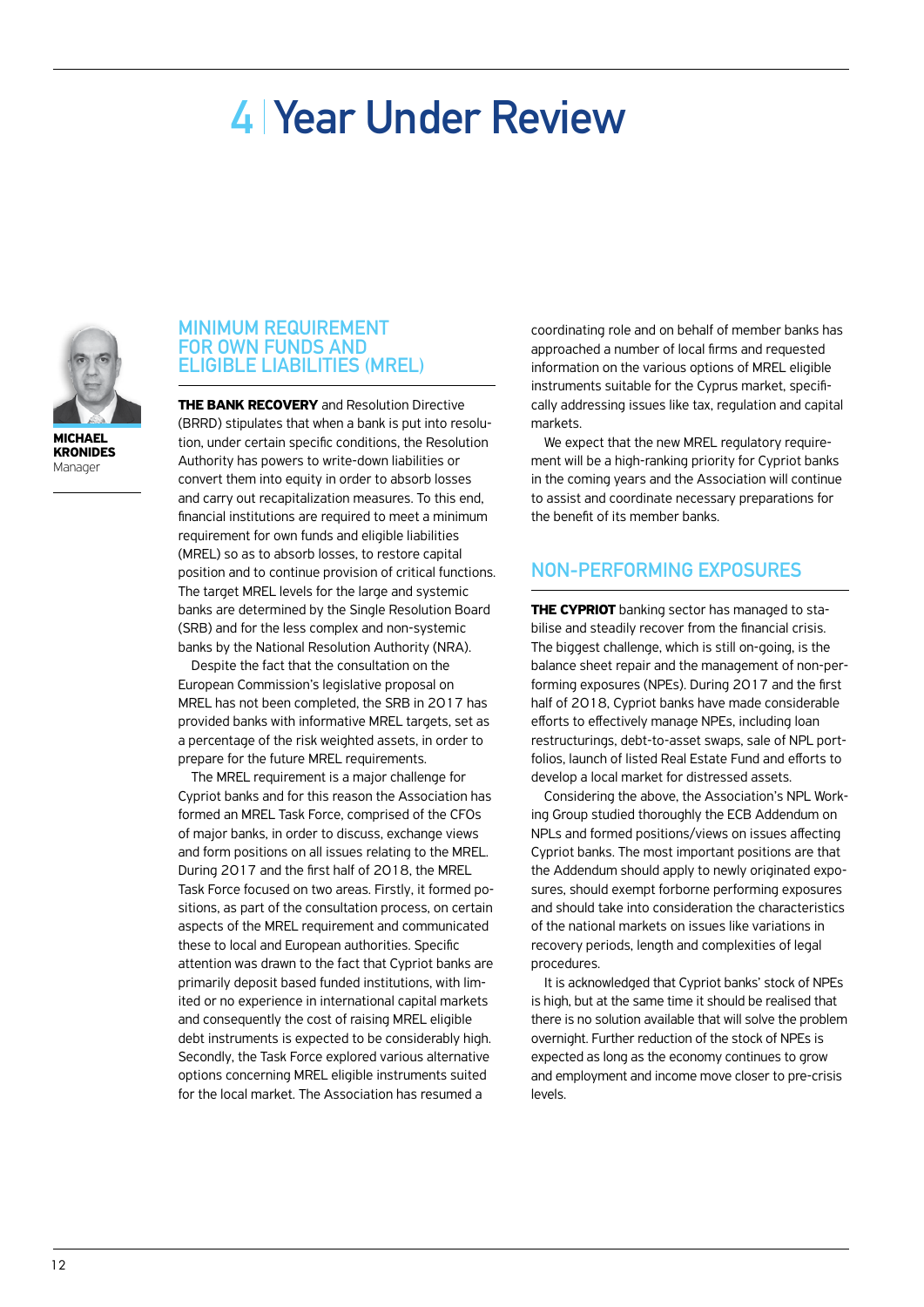

Senior Advisor

#### **Common Reporting Standard – First Exchange of Information in 2017**

**The Common Reporting Standard** (CRS),

developed by the OECD, calls on jurisdictions to obtain information from their financial institutions and automatically exchange that information with other jurisdictions on an annual basis. It sets out the financial account information to be exchanged, the financial institutions required to report, the different types of accounts and taxpayers covered, as well as common due diligence procedures to be followed by financial institutions. As Cyprus was one of the early adopter countries to implement CRS, Cyprus banks implemented the required procedures in a timely manner and submitted to the Tax Authorities the relevant information in July 2017. As a result, Cyprus successfully undertook the first exchange of information within 2017, according to its initial OECD commitment.

The Association liaises with the Ministry of Finance to support member banks in the CRS implementation. Additionally, it participates at the Monitoring Team for the implementation of CRS & FATCA and assisted the Ministry of Finance with the finalization of guidelines for the purpose of implementing CRS.

#### **Implementation of MiFID2 Directive**

**In July 2017**, Cyprus enacted legislation to implement the amendments to the Markets in Financial Instruments Directive (MiFID II). The new legislative framework became applicable from 3 January 2018. It is aimed at strengthening investor protection and improving the functioning of financial markets making them more efficient, resilient and transparent.

The Association gave input to the House of Representatives on the harmonizing legislation and organized training for members.

#### **Auditors' Bank Confirmation Letters**

**AS PART OF IMPROVING** the audit confirmation process, members engaged with the Institute of Certified Public Accountants of Cyprus (ICPAC) and agreed upon an updated letter certifying the bank balances and transactions from the Bank to the Auditor ("certificate"), which will be sent by the banks to the auditors. The Association has also agreed with ICPAC a number of guidelines that will be followed by auditors when submitting the auditor request to banks for the certificates.

#### **Foreclosures of mortgaged real estate**

**OVER THE PAST YEAR**, the Association took action to assist member banks with several implementation issues regarding foreclosures of real estate:

Representatives of the Association liaised with the Tax Department to clarify the procedure of obtaining tax information on properties to be foreclosed, as well as the procedure for VAT payment. The Association arranged a presentation by Tax Department officials to members, where member questions on VAT and foreclosed properties were addressed.

The Association together with G4S, upon members' request, located new premises for auctions in Limassol.

Land Registry officials met and exchanged views with members on issues arising with auctioneers.

Representatives of the Association held meetings with Finance Ministry officials as well as the Troika delegation and submitted suggestions for improving the legal framework in order to remove inconsistencies and streamline procedures.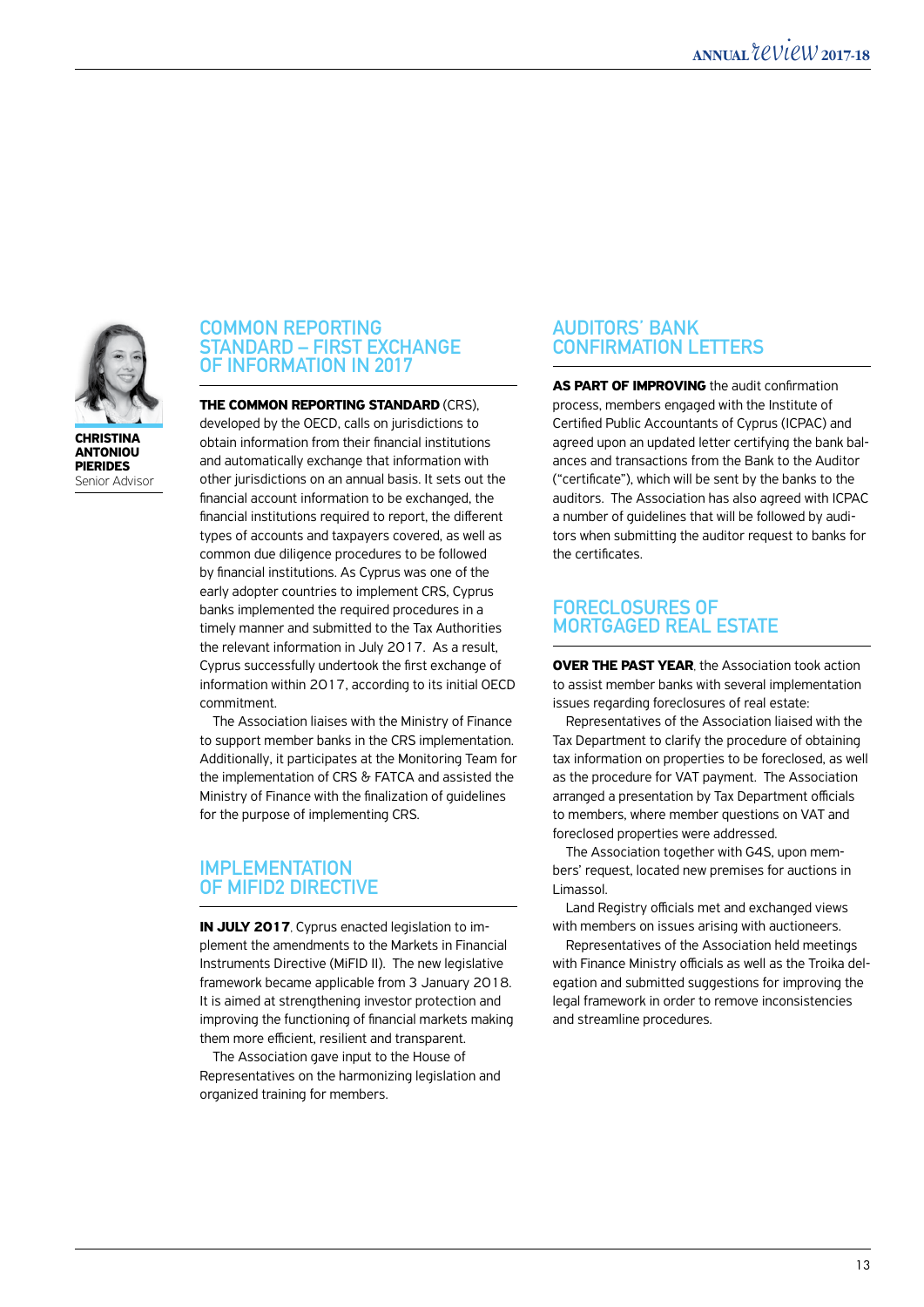

**Maria Ioannou** Senior Advisor

#### **Financial Ombudsman Law 84(I)/2010**

#### **(a) 1st Bill amendment**

Two meetings of the Committee on Financial and Budgetary Affairs were held on this issue. The meetings concerned mainly changes on the operation of the Office of the Financial Ombudsman. In particular, the draft law contained (among other things) alterations regarding the composition of the Board of Directors of the Office and issues concerning the appointment and termination of the Financial Ombudsman. The Association submitted its comments to the Ministry of Finance and participated in the above Parliamentary Committee meetings where member banks views were represented. The amended legislation was published in the Official Journal in December 2017.

#### **(b) 2nd Bill Amendment**

A second draft bill was prepared by the Ministry of Finance during December 2017. The Bill included changes that were necessary for the harmonization with Directive 2013/11 / EU on Alternative Dispute Resolution (ADR) concerning consumer disputes. This Directive sets out the basic criteria that ADR entities in the Member States must meet. Following a study of the amendments, the Association submitted its positions to the Ministry of Finance on 5 January 2018.

**Law N.64 (I)/2017 on the comparability of fees related to payment accounts, payment account switching and access to payment accounts with basic features**

**THE ABOVE** national law was published in the Official Journal of the Republic of Cyprus on 16 June 2017. According to Article 5, credit institutions are required to issue two information documents, which must be available to consumers. The first document - "Fee Information Document", includes (at least) the 10 most representative services linked to a payment account and their respective fees. The second document – "Statement of Fees", consists of all fees linked to a payment account during the last 12 months. This shall be provided annually and free of charge to all bank customers. Terminol-

ogies used are standardized at European level so that consumers may compare easily and effectively offers on payment accounts by different providers.

The content and format of the documents are based on the regulatory technical standards of the European Banking Authority (EBA), approved by the European Union on 11 January 2018. The ad hoc Committee of the Association has been studying the technical standards during the last few months. Banking institutions are taking all necessary measures so as to be ready this coming October, a timeframe defined within the EU Regulation.

#### **N.41(I)/2017 Credit agreements for consumers relating to residential immovable property**

**Law 149 (I)/2017** was published in the Official Journal on 20 October 2017. This amendment incorporates Article 34A relating to the «Operating License and supervision of a non-credit institution» into the main national legislation N.41(I)/2017. The above article, which constituted a mandatory provision of the European Directive, was deleted at the time the draft Law on credit agreements in relation to Residential Property was voted by the House of Representatives (May 2017). Two meetings of the Parliamentary Committee were held in September on this issue, where the Association participated and submitted its views.

#### **Financial Education**

**FOR THE THIRD** consecutive year, the Association, in cooperation with Junior Achievement Cyprus (JA Cyprus), implemented the program "More than Money". The program ran from 20 February 2018 – 31 March 2018 at 12 Primary Schools all over Cyprus (almost 500 students of the 6th Grade). The program is funded by member banks of the Association and "educators" of the program are volunteers from member banks. The aim of "More than Money" is to familiarize children with basic financial concepts such as income, expenses and savings. The Association's vision is to continue with the implementation of the program in more schools and even launch financial educational programs in higher levels of education in the future.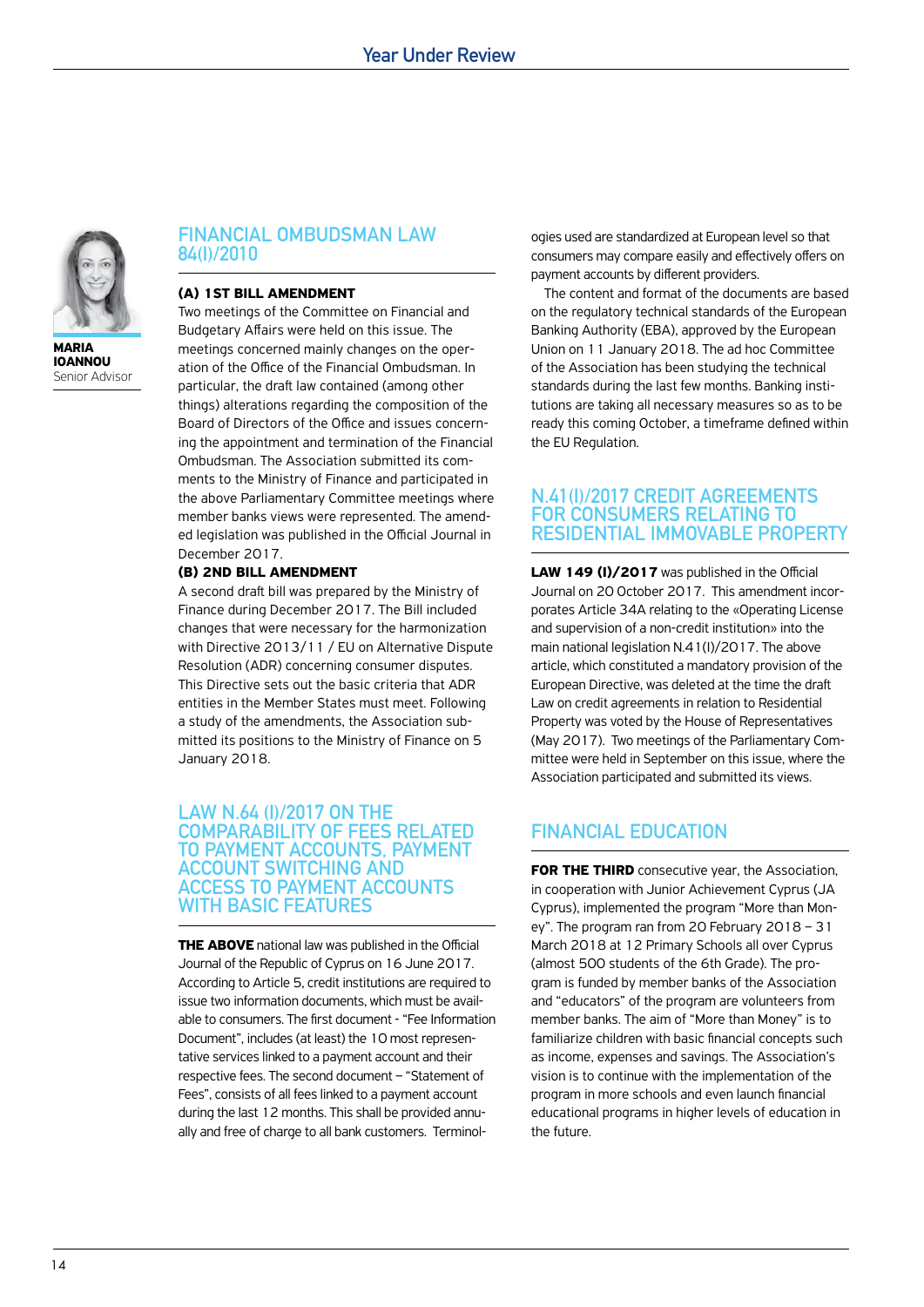

**Nicolaou** Senior Advisor

#### **Payment Services Directive 2**

**THE REVISED** Payment Services Directive (PSD2) officially came into pan-European effect in January 2018. Its main objectives are: to promote payments innovation through "Open banking" and "Instant payments", to enhance competition by providing additional legal rights to non-banking payment institutions (third party providers), to increase payment safety and to extent the scope of payment transactions in terms of currency and location of payer or payee.

Over the last two years, the Association has formed a PSD2 Working group and 4 subgroups, each one dealing with different aspects of the Directive (and its eleven European Banking Authority Mandates), such as Legal, O&M, Information Security and Operational Risks. Throughout their meetings, apart from closely examining their areas of concern, all groups have managed to arrive at a number of common conclusions and understandings that will be used during the subsequent application of the Directive as well as to outline a number of comments and suggestions that were forwarded to the Ministry of Finance during the national consultation phase.

The PSD-based national Law was eventually approved by the Cypriot Parliament in April 2018 and was published in the Official Gazette on 19 of April 2018.

#### **Amendment of the Bank Account Switching Code**

**The Bank Account** Switching Code is an amendment of the existing, voluntary Switching Code issued by the Association in 2009. The amended Code was prepared in order to make banks compliant with the provisions of the European Directive 2014/92/ EE (Payment Accounts Directive – PAD). According to the relevant provisions of the PAD, all member

states must ensure that banks offer efficient bank-account switching services of same-currency payment accounts, to any physical person holding a payment account within the jurisdiction of an EU country.

In view of the above, a working group was formed at the Association in order to amend the Code according to PAD's provisions. The new Code has been completed and the approval of the Central Bank of Cyprus is currently pending.

#### **The Global Code of Conduct in the Foreign Exchange market**

**THE GLOBAL** FX Code was released on 25 May 2017 by the Bank for International Settlements (BIS). Its main objective is to promote a robust, fair, liquid, open and transparent FX market and to help build and maintain market confidence and improve market functioning. The Code contains 55 principles, all grouped under the following 6 leading principles: (i) Ethics, (ii) Governance, (iii) Information Sharing, (iv) Execution, (v) Risk Management & Compliance and (vi) Confirmation & Settlement Processes.

Demonstrating their strong commitment to support and promote adherence to the Global Code, several Central Banks that acted as Market Participants during the creation of the Code have decided to fully adhere to it, and to strongly encourage their local associations to raise awareness amongst their members.

In view of the above, the Association has committed to embrace the Code in August 2017, following a recommendation made by the Central Bank of Cyprus. The Association has furthermore committed to promote the use of the Code amongst its members, always emphasizing that the extent of its use is strictly voluntary and principle-based, i.e. associated to each bank's size, complexity and volume of FX-related activities.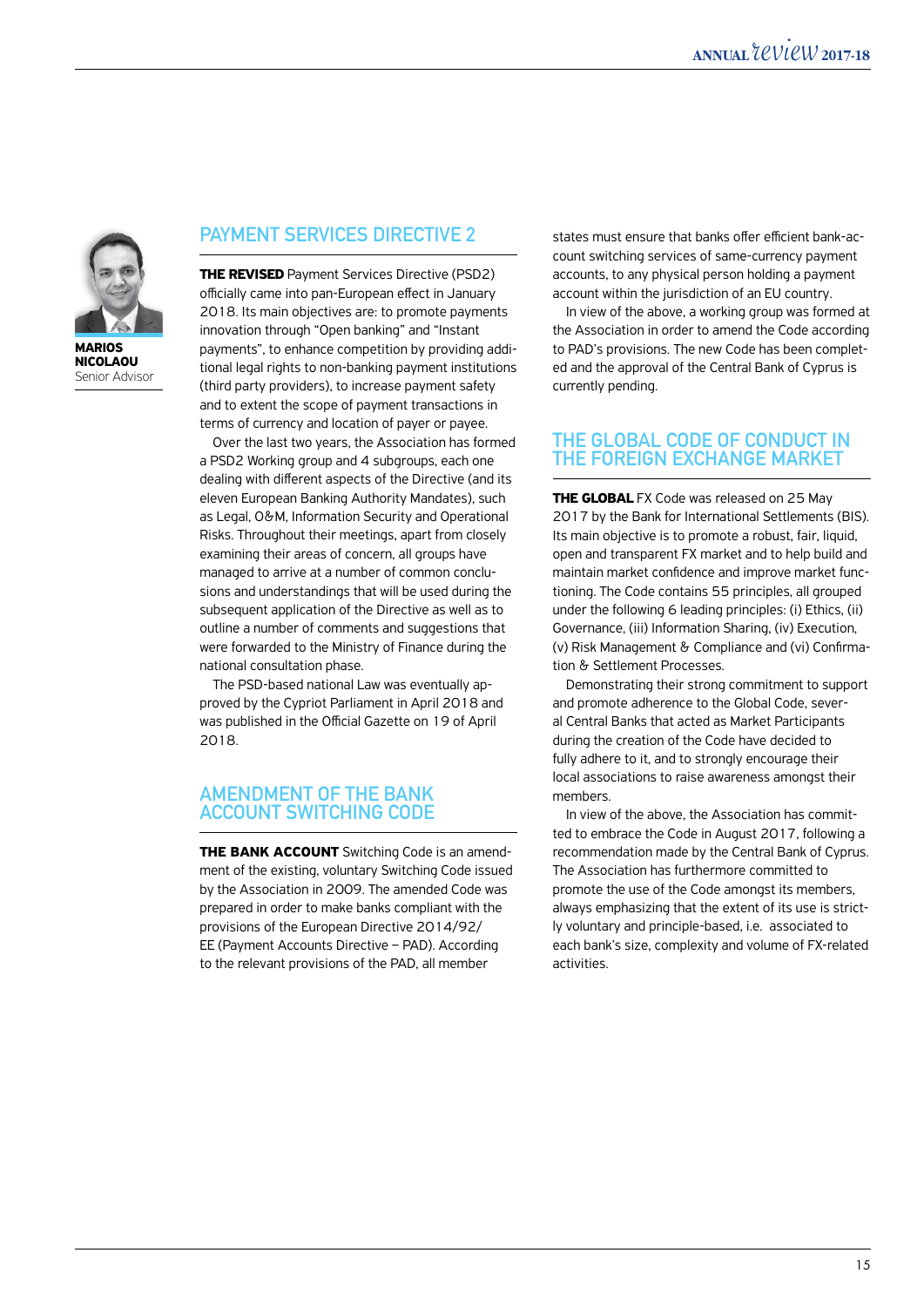

**ELENA Frixou** Senior Advisor

**Protection Regulation**

**General Data**

**The new** General Data Protection Regulation (GDPR) replaced the Data Protection Directive 95/46/EC and entered into force on 25 May 2018. The GDPR, which is directly applicable in each member state, significantly increases the regulatory requirements related to customer and counterparty data protection by strengthening and unifying the data protection regulation across the European Union. The GDPR follows a risk-based approach and fosters a culture of accountability, privacy governance and data protection audit.

Banks are amongst the organisations which are directly affected the most by the GDPR since they process a great amount of information. Although Banks have already adopted an advanced data information framework, the GDPR contains a number of new obligations in relation to which Banks are preparing to carry out operational reforms.

The Association has undertaken a series of actions to assist its members towards implementation of the GDPR. These actions include amongst others the enhancement of the close relationship with the Commissioner for Personal Data Protection ( through regular face to face meetings), the setting up of an internal GDPR Working Group for exchange of views and formulation of de minimis implementation requirements and the organisation of specialized Training/Seminars/Presentations.

#### **Combatting Money Laundering and Terrorist Financing**

**THE ASSOCIATION** plays an instrumental role in the process of the review and update of the Anti-Money Laundering Countering Terrorist Financing (AML/CFT) Regulatory Framework and has developed a close cooperation with the Central Bank of Cyprus (CBC) and other Supervisory authorities, relevant organisations and the Government towards that end.

The Association, being a member of the AML and Financial Crime Committee of the European Banking Federation and the Cyprus National Advisory Authority for Combating Money Laundering, is participating in the consultation process for the amendments of the Fourth Directive of the European Union 2015/849 /EC.

The Association took part in the Cyprus National Risk Assessment in relation to Combatting Money Laundering and Terrorist Financing, which is carried out based on the World Bank methodology. The Assessment was concluded in early 2018 and resulted in a report with concrete recommendations to be submitted to the Government, the Cypriot regulatory authorities and the private sector for implementation. The Association took active part in the Consultation of the soAML/CFT Bill transposing the Fourth AML EU Directive into domestic law. The latter Bill was enacted in April 2018.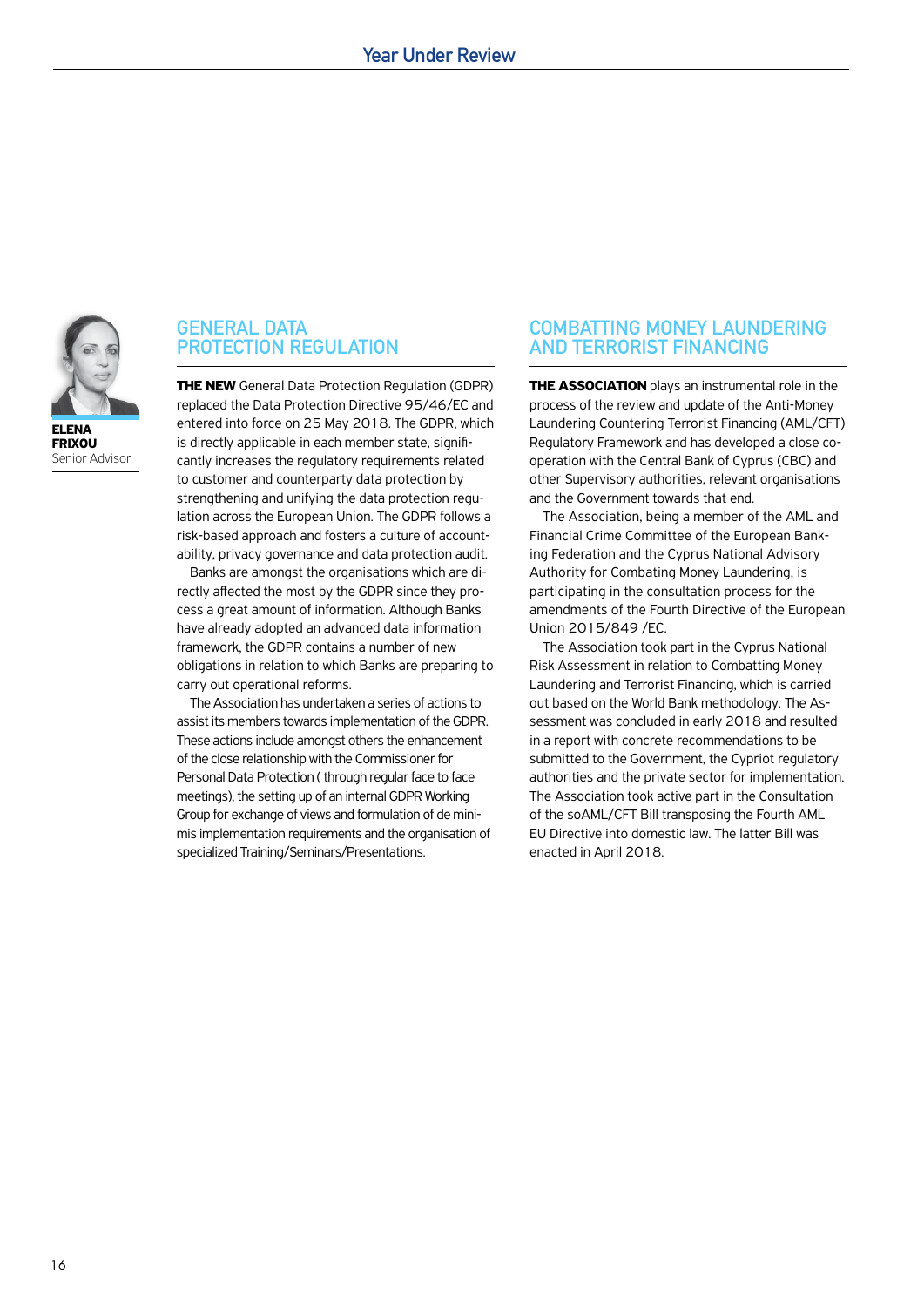#### **Human Resources, Social Affairs, Training and Development Department**

**THIS DEPARTMENT** continued offering high value services to the members of the Association especially in the areas of human resources, training and labour relations. The experienced officers of the department are always ready to support members upon their request. In addition, the department facilitates the coordination and exchange of information between members of the Association in matters related to labour legislation and regulations and / or collective agreements.

The department also represents the Association in the Banking Committee for European Social Affairs (BCESA) of the European Banking Federation (EBF).

Within 2017, the department prepared and delivered to members the following surveys: **a)** An overview of employment figures in the banking sector (information on demographic variables, academic and professional qualifications of bank employees, participation of women in the management hierarchy, data regarding the various types of employment in banks, etc.)

**b)** A report on bank employees' salaries and salary structure

**c)** A report on the annual sick leave days in the banking sector

Furthermore, the department contributed to the report of the Italian Banking Association, "The Labour Market in the Financial Industry", which is distributed to all member Associations of the EBF.

#### **EBF-BCESA**

**The Association** was represented at the 59th, 60th, 61st and 62nd meetings of the European Banking Federation – Banking Committee for European Social Affairs (EBF-BCESA).

The EBF-BCESA continued its work on the joint program between the European social partners addressing the impact on employment of the regulations implemented in the banking sector after the 2008 crisis. Due to the role of Dr. Kammas's as Vice-Chairman of the committee, the Association played an active role in the implementation of this project which is important to the social partners and the social dialogue in banking. It is expected that the joint program will be concluded by the end of June 2018.

The committee, along with its other European social counterparts, is currently working on the broader topic of Digitalization.

#### **European Sectoral Social Dialogue Banking (SSDB)**

**The Association** represented EBF-BCESA to the meetings for the European SSDB. The main achievement of the European social partners in banking during 2017 was the agreement on the Joint Declaration (JD) on Telework, which was signed on November 17, 2017.

The European social partners have started work on a JD on Digitalization. It is envisioned that the JD will be published before the end of 2018.

#### **Cybercrime**

**THE ASSOCIATION** and its members follow closely the issue of cybercrime and its trends through the Cybercrime Working Group, which aims to strengthen the Association's presence and commitment to the Cybersecurity initiative both locally and abroad. At the local level, the Association is cooperating with the Office of the Commissioner of Electronic Communications and Postal Regulation (OCECPR) and with the relevant department of the police. Moreover, the Association responds to member requests for coordination when needed and disseminates important information received by the EBF and EUROPOL. The latest development in the area of cybercrime is the implementation of the Digital Security Authority, who will oversee the implementation of the NIS.

#### **Physical Security**

**A noticeable** increase in physical robberies took place in the 2nd half of 2017. In spite of the success of the physical security measures implemented by the members of the Association since 2012, the threat of physical attacks and robberies has not been eliminated. The relevant working group continues its work and convenes when necessary to exchange views on the issue to further enhance the physical security measures taken at branch level. In addition, the Association continues its close cooperation with the relevant department of the police and coordinates with members in a joint effort to minimize these criminal activities.

The Association gathers, analyses and prepares a report presenting an overview of the physical attacks (e.g. bank robberies, ATM attacks) against bank branches occurring in Cyprus. The report is prepared on an annual basis. The data collected are then included in the annual publication of the European Banking Federation, named "EBF Security Report". The report presents the situation and current trends regarding bank robberies and other physical attacks in the European banking sector.



**Dr. Yiannos Rossides** Head of Human Resources, Social Affairs, Training and Development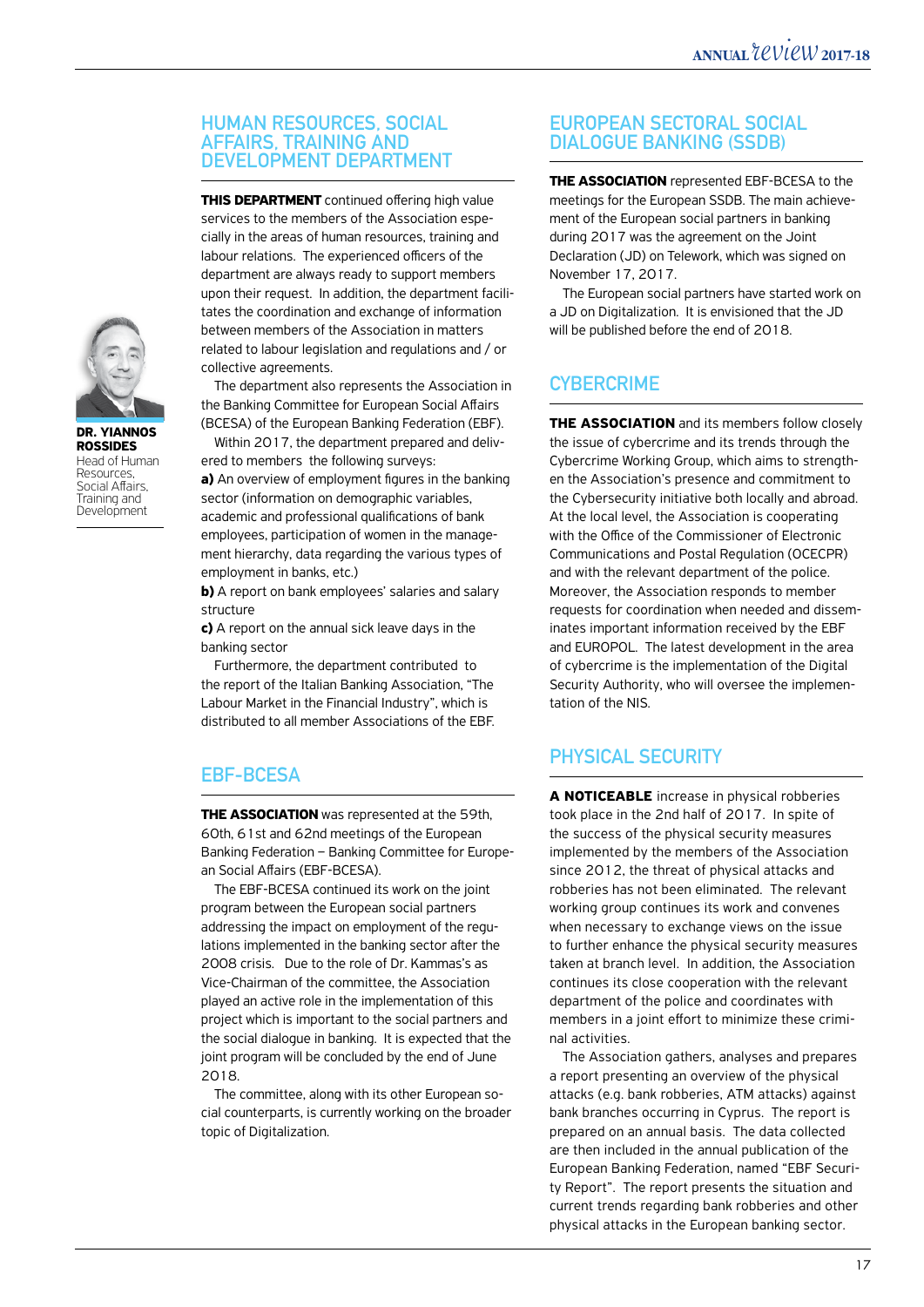

**Dr. Demetra Valianti Plati** Head of Legal Department

#### **Improving the Legal Regime on NPL**

**OVER THE LAST** years various legal reforms have been undertaken in Cyprus under the MOU with the Troika to streamline insolvency proceedings, speed up foreclosure procedures and maximise non-performing loans (NPL) recovery values. Despite these measures, the large volume of NPLs on bank balance sheets continues to present risks to financial stability. In an effort to provide banks with the appropriate legal tools to tackle NPLs, the Association has taken an active role and in close collaboration with the appropriate Ministries, the Central Bank of Cyprus and the IMF in promoting more changes in following key areas:

**1. Introducing a Legal Framework on Loan Securitization:** The Association believes that soundly structured securitisation is an important channel for diversifying funding sources and enabling a broader distribution of risk by allowing banks to transfer the risk of some exposures to other banks, or long-term investors such as insurance companies and asset managers. This presents advantages to the banks because it allows them to remove NPLs from their balance sheets, to "free" the part of their capital that was set aside to cover for the risk in the sold exposures thereby allowing them to generate new lending, while still satisfying regulatory capital requirements. In addition, securitization may also have broader economic and social benefits. A long-awaited Bill is on its way now to the Cyprus Parliament and will hopefully be voted into law in 2018. The Association has monitored very closely the drafting of the Bill and keeps providing comments and drafting suggestions with the purpose to introduce a modern securitization framework.

**2. Improving the Law Regulating the Sale of Credit Facilities and Other Related matters:** Limited use of this Law by banks illustrates its obstacles and gaps. The Association has provided comments and drafting suggestions and keeps up with developments.

**3. Improving the Foreclosure Law:** This law has proved to be very problematic. The Association has promoted a number of important changes with the Land registry and the Ministry of Finance in order to improve the effectiveness of foreclosures.

#### **Commission's proposal for a directive on credit servicers, credit purchasers and the recovery of collateral of 14 March 2018 - COM(2018)135**

**On 14 March 2018,** the Commission adopted a comprehensive package of measures to tackle NPLs in the EU, which comprises:

<sup>l</sup> A proposal for a Directive on credit servicers, credit purchasers and the recovery of collateral (see below),

• A proposal for a Regulation amending the Capital Requirement Regulation (CRR) and introducing common minimum coverage levels for newly originated loans that become non-performing,

• A Commission services' staff working document containing a blueprint on the set-up of national asset management companies (AMCs). The document provides non-binding guidance to national authorities on how they can set up AMCs dealing with NPLs.

The proposal for a Directive aims at fostering the development of secondary markets for NPLs by tackling undue obstacles to credit servicing and to the transfer of bank loans to third parties across the EU ('passporting'). The proposal provides for a definition of the activities of credit servicers, establishes common standards for authorisation and supervision and imposes conduct rules across the EU. Purchasers of bank loans are required to notify authorities when acquiring a loan. Third-country purchasers of consumer loans are required to utilise authorised EU credit servicers. Legal safeguards and transparency rules are set out to ensure that the transfer of a loan does not affect the rights and interest of consumers.

The proposal also intends to provide banks with a mechanism to accelerate the value recovery from secured loans via an extrajudicial enforcement of procedures commonly used to realise collateral, such as public auction or private sale. The proposed out-of-court collateral enforcement is strictly limited to loans granted to corporates and applies only if prior agreement between the secured creditor and business borrower is achieved when concluding the loan contract. Consumer loans are excluded.

The Association would like to recall that the most important way of solving the issue of NPLs is to enhance creditors' recovery by reducing lengthy judicial procedures. Giving investors an efficient and stable recovery framework reduces uncertainty and, consequently, the risk premium incorporated in the price. Therefore, we believe that the EU should rather strongly promote swift reforms of judicial systems within EU Member States with a large amount of NPLs. However, we welcome the Commission's and other EU institutions' proposals which aim at increasing the transparency in the NPLs markets and aim at improving the secondary markets for NPLs. We believe that the development of the servicing capacity in the relevant market is an important element in attracting investors and we welcome proposals in this regard.

#### **Parliamentary Committee Meetings**

**THE ASSOCIATION** regularly represents the sector before Parliamentary committee meetings and it presents its opinion on various Bills and subjects, including: • Suggestion to extend Unfair Contract terms on non-consumer loans • Use of Memos by banks  $\bullet$  Use of Memos by banks in the occupied territories  $\bullet$  Foreclosures  $\bullet$  Suggestion to Receivership.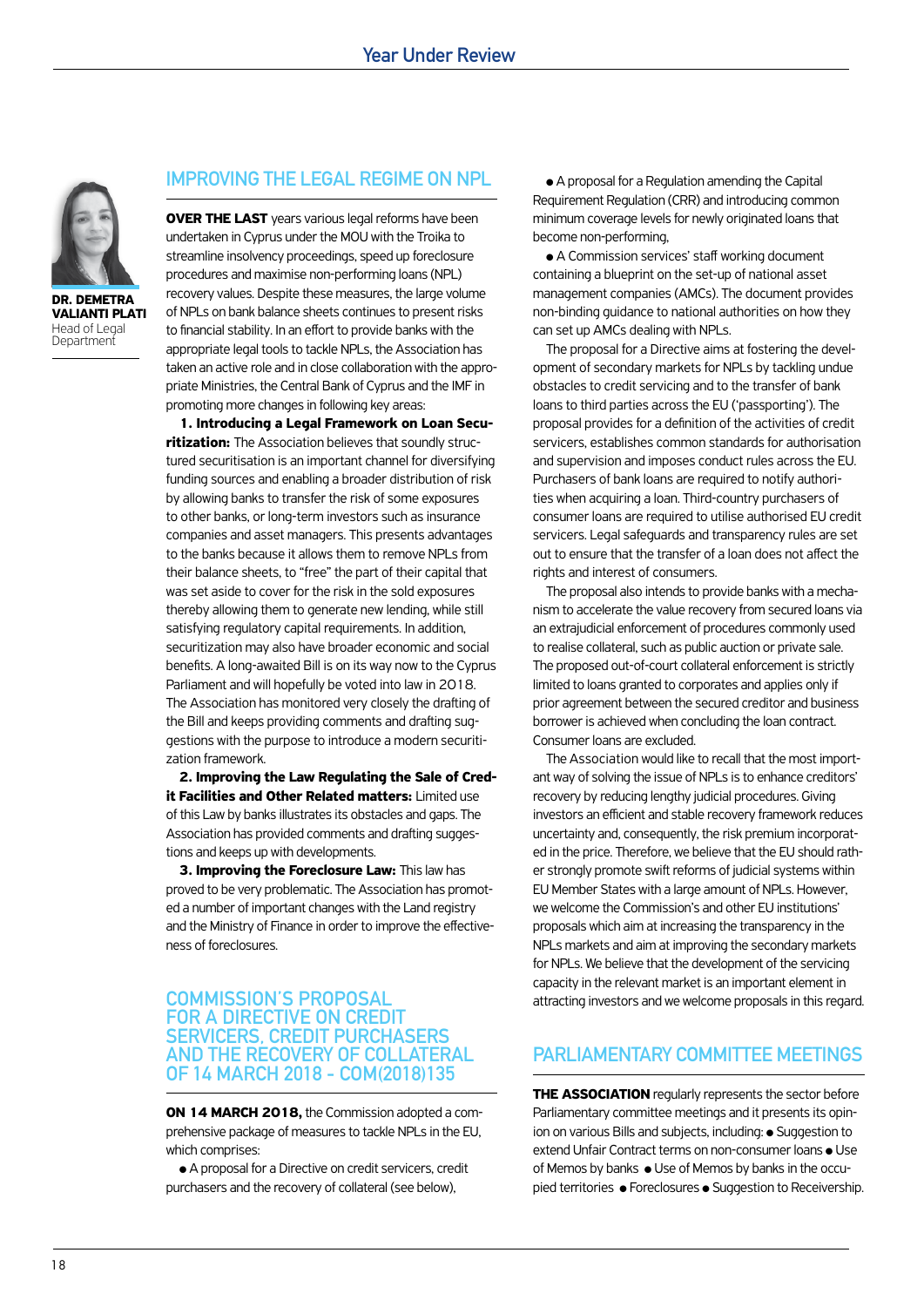

**Skevi Sophocleous Officer** 

#### **THE ASSOCIATION'S TRAINING ACTIVITIES (MAY 2017-APRIL 2018)**

**THE TRAINING DEPARTMENT** of the Association organized 56 seminars between May 2017 and April 2018. The department organized a series of seminars as per the requirements for the training of bank employees on the Credit Agreements for Consumers Relating to Residential Immovable Property – Appendix III of the N.41(I)/2017 Law. These programs covered the training needs of a significant number

of bank employees. Moreover, during a period of increasing robberies against branches, the Training Department offered a series of seminars titled "Security Against Armed Robbery". Another important part of the department's activities related to the Continuous Professional Training of persons registered in the CySEC public register.

Lastly, training programs covering important issues such as Physical Security, Operational Risk, Internal Audit, Risk Management, Credit Risk and IT Risk were also offered to employees of member banks.

| <b>DATE</b>                                  | <b>SEMINAR</b>                                                                                                                                                                           |
|----------------------------------------------|------------------------------------------------------------------------------------------------------------------------------------------------------------------------------------------|
| 29 May 2017                                  | <b>Physical Security</b>                                                                                                                                                                 |
| May, June & December 2017                    | Security Against Armed Robbery                                                                                                                                                           |
| 07 June 2017 & 17 October 2017               | Maximum Efficiency: From Performance to Proficiency                                                                                                                                      |
| September, October, November & December 2017 | Credit Agreements for Consumers Relating to Residential Immovable<br>Property - Appendix III of the N.41(I)/2017 Law                                                                     |
| 12 & 13 October 2017                         | Selling Skills Development of Financial Services                                                                                                                                         |
| <b>26 October 2017</b>                       | IFRS 9                                                                                                                                                                                   |
| 02 November 2017                             | Compliance in the Financial Services Sector (regarding the continuous<br>professional training requirements of persons in the public register -<br>CySEC certification)                  |
| 06 & 07 November 2017                        | Managing Operational Risk, Improving Performance. A Practical<br>Approach                                                                                                                |
| 15 November 2017                             | AIF / UCITS (regarding the continuous professional training requirements<br>of persons in the public register - CySEC certification)                                                     |
| 16 November 2017                             | MiFID II Overview: Regulatory and Operational Implementation (regarding<br>the continuous professional training requirements of persons in the public<br>register – CySEC certification) |
| 21 November 2017                             | Market Abuse and Market Manipulation (regarding the continuous<br>professional training requirements of persons in the public register –<br>CySEC certification)                         |
| 22 November 2017                             | Corporate Governance for Financial Services Sector (regarding the<br>continuous professional training requirements of persons in the public<br>register – CySEC certification)           |
| 22 & 23 November 2017                        | Auditing the ILAAP and the ICAAP                                                                                                                                                         |
| 28 November 2018                             | Fund Custody and Administration" (regarding the continuous<br>professional training requirements of persons in the public register -<br>CySEC certification)                             |
| 29 November 2017                             | AML 4th Directive (regarding the continuous professional training<br>requirements of persons in the public register $-$ CySEC certification)                                             |
| 30 November 2017                             | <b>Property Valuations</b>                                                                                                                                                               |
| 19 & 20 December 2017                        | Corporate Governance and Risk Management                                                                                                                                                 |
| January, February, March & April 2018        | Security Against Armed Robbery                                                                                                                                                           |
| February 2018                                | Credit Agreements for Consumers Relating to Residential Immovable<br>Property – Appendix III of the N.41(I)/2017 Law                                                                     |
| 26 & 27 February 2018                        | Corporate and Retail Credit Risk                                                                                                                                                         |
| 16 & 17 April 2018                           | <b>IT Risk and Controls</b>                                                                                                                                                              |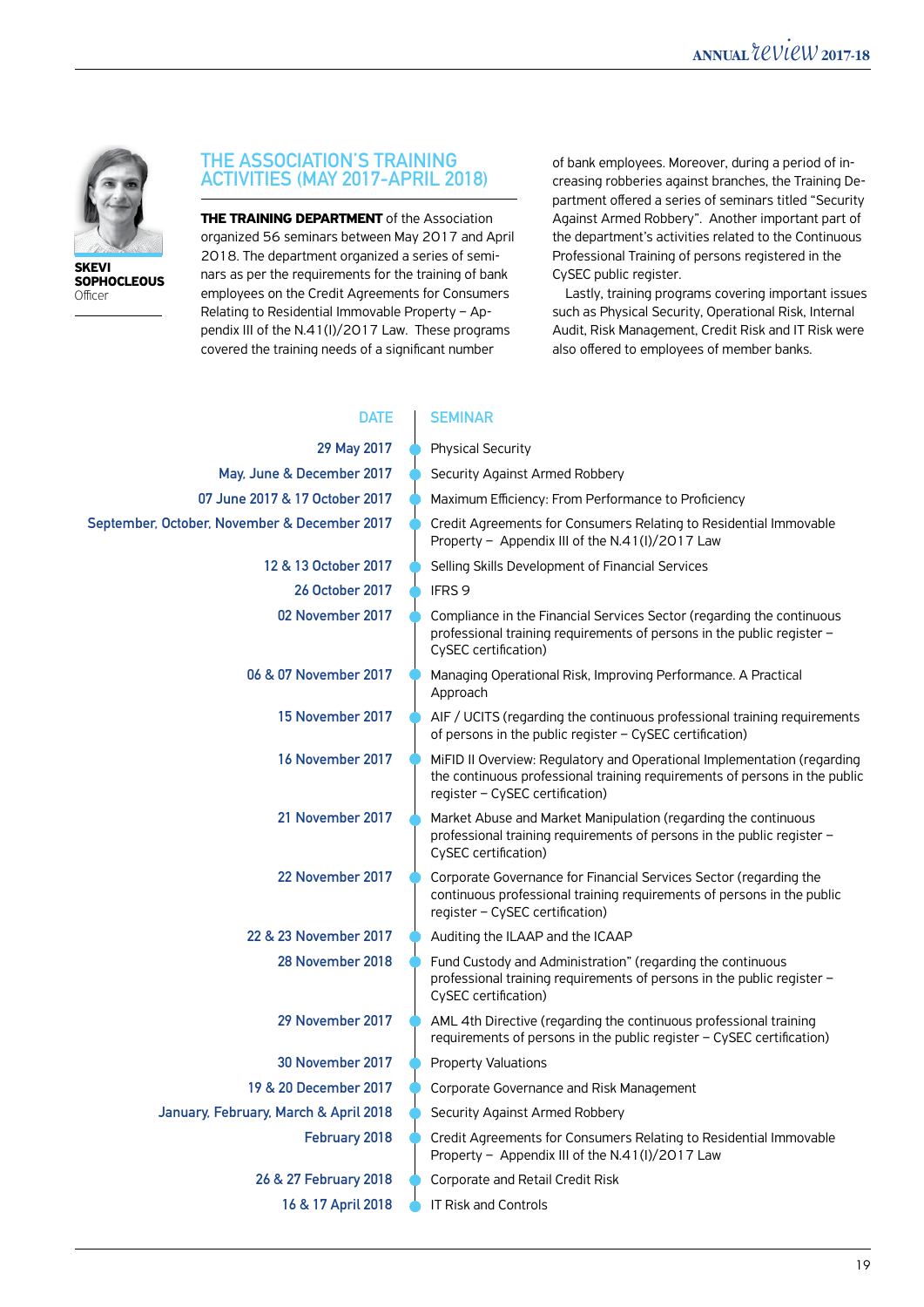# **5 The Association**

# **Association of Cyprus Banks profile**



Through its representation of twelve member banks, that hold more than 90% market share and provide a full range of banking services, the Association of Cyprus Banks (ACB) is the voice of the Cyprus banking system. Its primary aim is to promote best practices for the interest of the banking sector and the local economy as a whole. The Association is a non-profit organization through which common positions are formulated and promoted on banking and financial issues, when local legislative and governmental policies are determined. In communicating the industry's views, the Association cooperates closely with the Central Bank of Cyprus, the House of Representatives and various Ministries as well as other private and public bodies. The Association also has a close relationship with media representatives, the European Banking Federation (of which it is a member), national banking associations and global organizations.

#### **Our Mission**

To be the voice of the Cyprus banking sector domestically and abroad. We achieve this by being a reliable and effective interlocutor, whose positions are being taken seriously into account by all relevant decision-makers who impact banking, legal and regulatory developments.

#### **Our mission is achieved by:**

• Promoting the interests and cooperation of members with governmental bodies, the House of Representatives, various Ministries, the media and most importantly the Central Bank of Cyprus.  $\bullet$  Influencing the direction of the local regulatory and legislative framework concerning a broad range of issues relating to banking business and practices both in Cyprus and abroad.

<sup>l</sup> Collecting a regular flow of documentation and material from local and international organizations regarding economic and financial matters and keeping members informed of developments affecting banking policies and practices.

**Enhancing the relationship with other banking associations, the** European Banking Federation, and other influential European or global organizations in the financial sector. Our goal is for the domestic banking community to adopt international banking practices and know-how.

<sup>l</sup> Generating a better understanding of the value and quality of banking services and the significant contribution of the banking sector in the economic, social and cultural scene of the country.

• Promoting educational and consultative seminars and training courses to the professional staff of banks and encouraging participation in conferences and seminars organized locally and abroad.

# **organizational framework**

**Board of Directors:** The Association of Cyprus Banks is governed by the Board of Directors, whose members are appointed by member banks. **Chairman and Vice-Chairmen:** The Association's Chairman is appointed yearly on a rotation basis by the Board of Directors. This position is filled by Board Members appointed by the four largest member banks (according to the total number of employees). There are three Vice-Chairmen, whereby one Vice-Chairman is the Board Member of the largest member bank (or the second-largest, in the years that the Board Member of the largest member is appointed Chairman), and two Vice-Chairmen who are assigned yearly out of the remaining Board Members.

**Executive Committee:** The Chairman and three Vice-Chairmen together with the Director General, form the Executive Committee. The Executive Committee decides on pressing matters that require urgent response, represents the Association in meetings with government officials and institutions and implements the general policy, as defined by the Board of Directors.

**• Director General:** The Director General is appointed by the Board of Directors and heads a team of professional and highly qualified staff, manages the running of the day-to-day activities of the Association, makes recommendations to the Board regarding the Association's policies and internal organization, reports on major issues of its operation and supervises all tasks which have been delegated to him according to the Articles of Association of the ACB. The Director General is a non-voting member of the Executive Committee.

#### **INTERBANK COMMITTEES**

In order to meet the needs of members and operate efficiently and proactively, the Association has established the following Permanent Interbank Advisory Committees, as well as various Working Groups to address specific issues.

- **1.** Legal Committee
- **2.** Banking Regulation and Supervision **Committee**
- **3.** AML and Regulatory Compliance **Committee**
- **4.** Financial Markets Committee
- **5.** Retail & Consumer Affairs Committee
- **6.** Accounts & Fiscal Committee
- **7.** Organization & Methods Committee
- **8.** Internal Audit Committee
- **9.** Payments SEPA Committee
- **10.** HR and Training Committee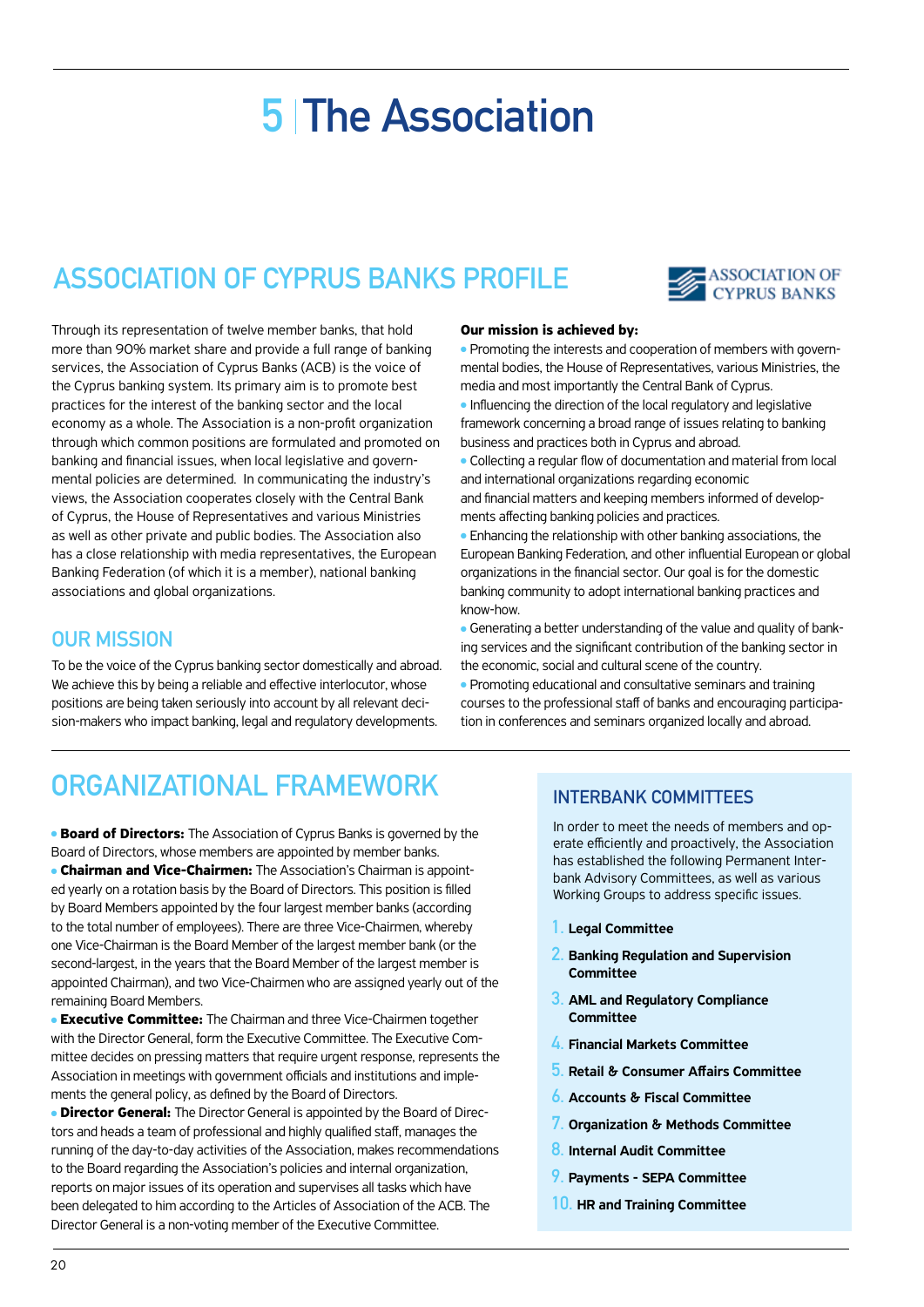**RDTFMIS** 

### **Artemis Bank Information Systems Ltd**

Artemis Bank Information Systems Ltd ('Artemis') is a private Credit Bureau established by the Association of Cyprus Banks as a subsidiary, in 2008. Artemis collects and distributes to all Banks in Cyprus information pertaining to the economic behavior of physical and legal entities.

The important role that Artemis played since its inception as the first Private Credit Bureau in Cyprus, was also recognized by the Central Bank of Cyprus in 2013, when Artemis's operational infrastructure was used for the establishment of a Central Credit Register, fulfilling a relevant term in the Memorandum of Understanding between the Cyprus Government and Troika. This particular development helped Artemis to enrich its database: From solely public negative data (legal measures), the Artemis Database today contains a full array of 'positive' and 'negative' banking data, ranking Artemis highly regarding the completeness of data compared to other credit bureaus at the European level.

Despite the growth in its operations over time, Artemis remains a lean organization, employing since its inception only six persons as full-time staff. The company's operations are facilitated through various specialized Committees staffed by personnel from the biggest Banks. The company maintains a management system for

its operations certified with ISO 9001 (Quality Management) and ISO 27001 (Information Security Management). Artemis uses a bespoke Data exchange system for gathering and distribution of the data to its recipients, designed in-house and developed by JCC Payment Systems Ltd.

Artemis, being fully aware of the importance of its mission and the responsibility undertaken in safeguarding the public interest, continues to give high importance to the respect and protection of individuals' rights and provides all means to interested persons for exercising their legal rights.

The year that passed was a year of consolidation, as the company further developed its infrastructure and services with the aim of increasing efficiency in servicing banks and the public, but also to ensure its compliance with legal and regulatory obligations. At the same time, a number of other projects and initiatives are currently underway that aim to strengthen further the role of Artemis in safeguarding commercial credit, mitigating credit risk and promoting the reliability of transactions.

In the long-run, Artemis will contribute further to the enhancement, modernization and evolution of the local banking system which, in turn, will continue to support the smooth functioning of the Cyprus economy.

#### **PUBLICATIONS**

The Association of Cyprus Banks publishes the monthly Newsletter and the Cyprus Banking Insight. The Newsletter is addressed only to member banks and aims to inform and update the reader about the Association's main activities, the Director General and the Senior Advisors' meetings with various authorities and organizations concerning the discussion of matters relating to the banking sector, the European Banking Federation

Committee meetings where the Association's representatives participate, and the meetings of the Association's different Committees. As of September of 2016, the Newsletter has been redesigned and launched in a digital platform, in order to be more user-friendly and accessible to readers. The Cyprus Banking Insight is a specialized publication addressed to member banks as well as other individuals or organizations that are interested in current issues relating to the banking sector, both local and overseas. The Cyprus Banking Insight

### **The Member Banks**

Membership of the Association is open to any institution which is legally authorized to operate as a registered bank, whether local or foreign, in Cyprus, and which can provide banking services. Applications are also accepted by other legal entities such as associations or unions, which are non-profit organizations and whose own members are banking institutions. Participation to the Association can be either

in the form of Regular or Associate membership. Applications for new membership are subject to approval by the members of the Board of Directors of the Association and subsequently by the General Meeting.

The bank members of the Association offer a diverse range of products and services. Beyond the traditional deposit and lending services, banks have established their own subsidiaries providing short and medium term credit, hire purchase finance facilities,

is sent to all member banks, the Governor and Senior Officers of the Central Bank of Cyprus, the Ministry of Finance and members of various Committees of the House of Representatives. It is also sent to the European Banking Federation and its members. Every issue of the Cyprus Banking Insight contains articles provided by the Association's Senior Advisors, member banks and guest contributors from the broader financial sector, and it addresses ongoing issues that influence Cyprus' economy and in particular the banking sector.

investment services (such as asset management, investment advice and brokerage), factoring and invoice discounting services, electronic and telephone banking, private banking as well as all types of insurance services. The Association of Cyprus Banks represents 12 banks operating in Cyprus. Member banks employ over more than 10.000 professionals and hold a market share of more than 90% in terms of local lending and deposits.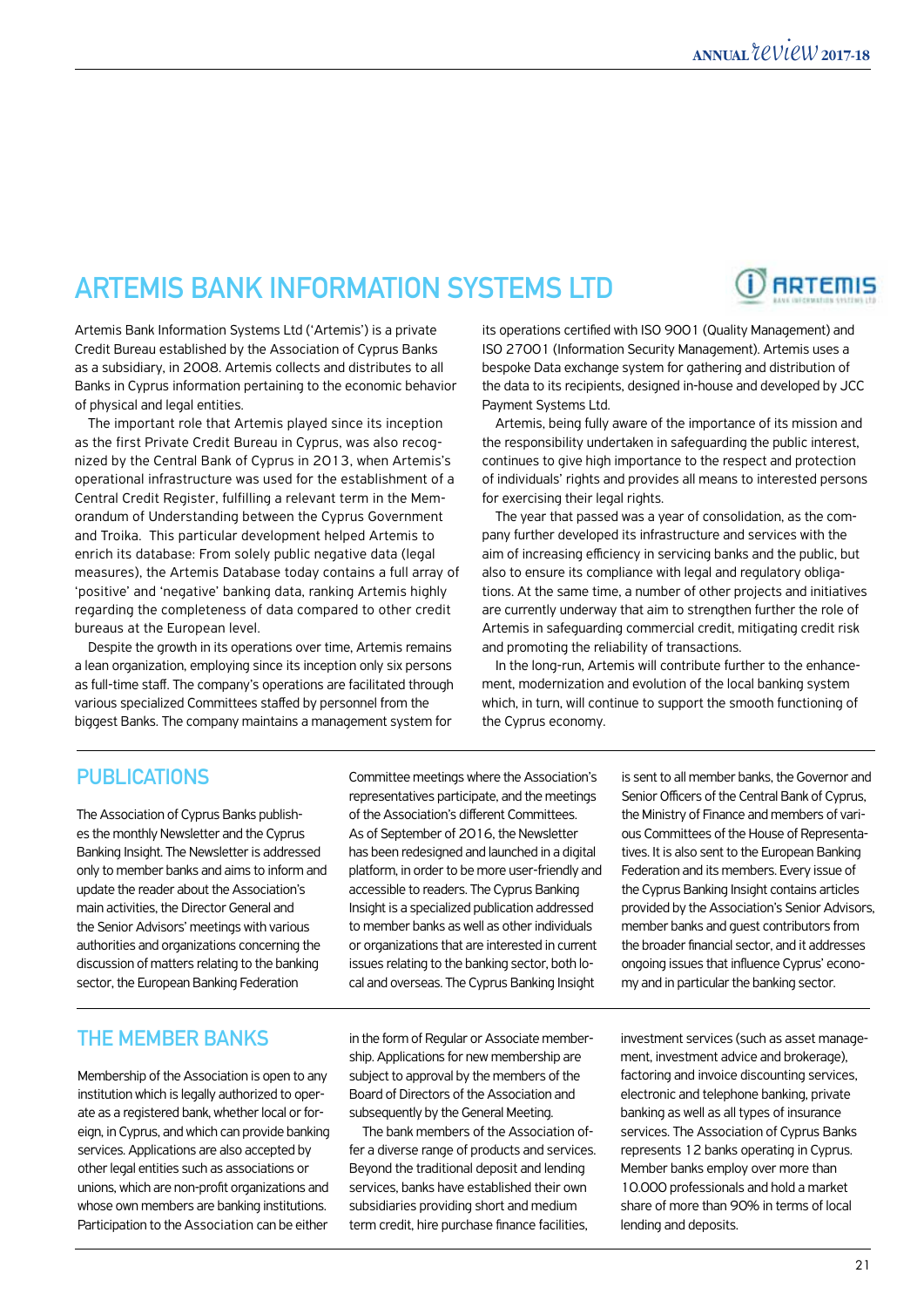# **THE MEMBER BANKS**

| <b>Bank of Cyprus</b>                      | <b>BANK OF CYPRUS PUBLIC COMPANY LTD</b><br>Number of branches: 121<br>Number of ATM: 156<br>Number of employees: 3,704 | Head Office: 51 Stasinou Str., Ayia Paraskevi, 2002 Strovolos<br>P.O.Box 21472, 1599 Nicosia<br>Tel: 22122100, Fax: 22378111<br>www.bankofcyprus.com             |
|--------------------------------------------|-------------------------------------------------------------------------------------------------------------------------|------------------------------------------------------------------------------------------------------------------------------------------------------------------|
| <b>ELLENIC BANK</b>                        | <b>HELLENIC BANK PUBLIC COMPANY LTD</b><br>Number of branches: 56<br>Number of ATM: 67<br>Number of employees: 1,414    | Head Office: Limassol Ave. & 200 Athalassas Ave. Corner. 2025 Strovolos<br>P.O. Box 24747, 1394 Nicosia<br>Tel: 22500000, Fax: 22500050<br>www.hellenicbank.com  |
| ALPHA BANK                                 | <b>ALPHA BANK CYPRUS LTD</b><br>Number of branches: 22<br>Number of ATM: 26<br>Number of employees: 662                 | Head Office: Alpha Bank Building, 3 Lemesou Ave., 2112 Aglantzia<br>Nicosia, P.O.Box 21661, 1596 Nicosia<br>Tel: 22888888, Fax: 22773788<br>www.alphabank.com.cy |
| <b>NATIONAL BANK</b><br>OF GREECE (CYPRUS) | Number of branches: 9<br>Number of ATM: 12<br>Number of employees: 244                                                  | NATIONAL BANK OF GREECE (CYPRUS) LTD<br>Head Office: 15 Arch. Makarios III Ave., 1065 Nicosia<br>P.O.Box 21191, 1597 Nicosia                                     |
|                                            |                                                                                                                         | Tel: 22040000, Fax: 22840010<br>www.nbg.com.cy                                                                                                                   |
| <b>iliusbbank</b>                          | <b>USB BANK PLC</b><br>Number of branches: 13<br>Number of ATM: 16<br>Number of employees: 237                          | Head Office: 1 Andrea Chaliou Str., 2408 Engomi, Nicosia<br>P.O.Box 28510, 2080 Nicosia<br>3333, Fax: 22875899<br>Tel: 2288<br>www.usbbank.com.cy                |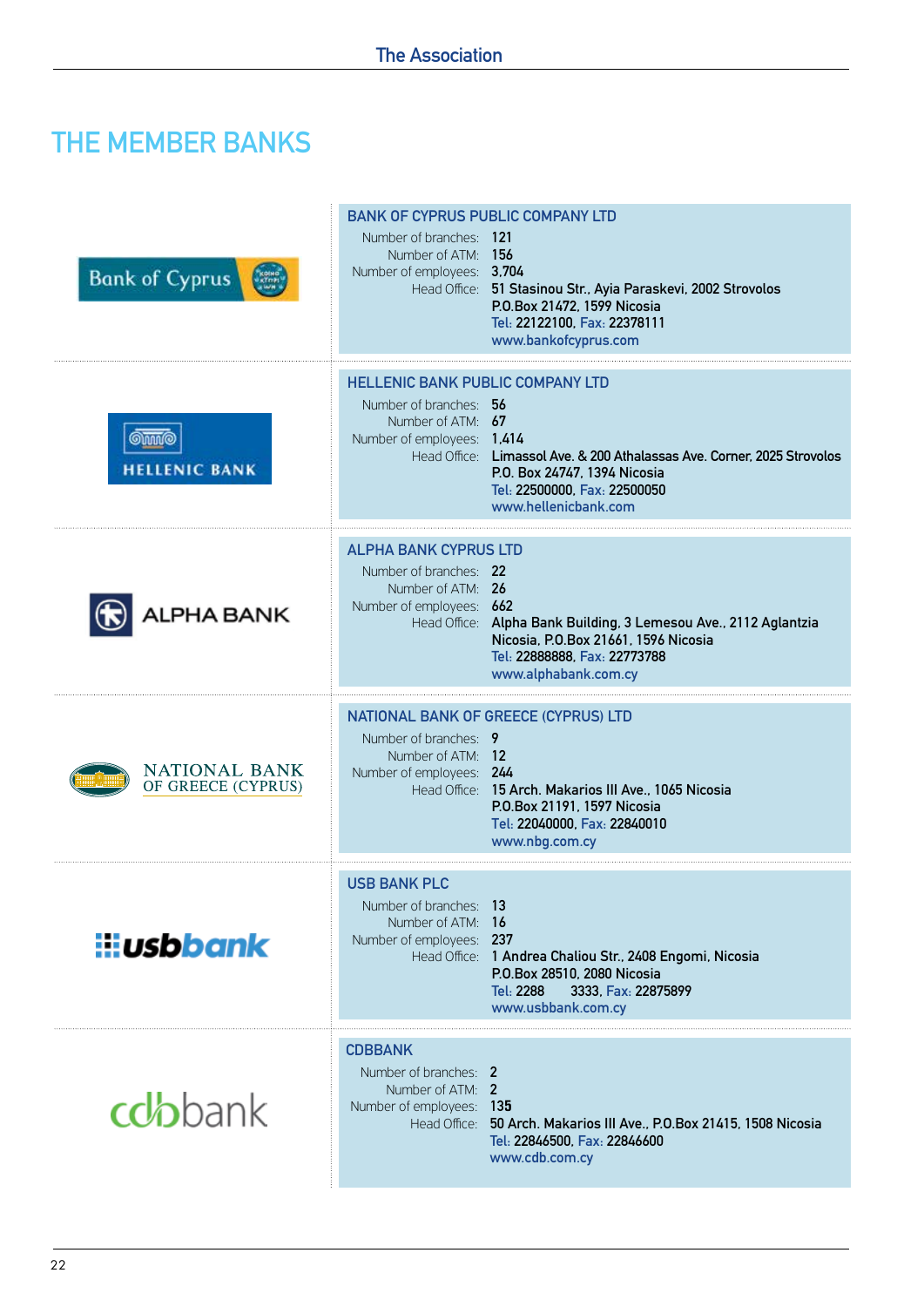### **ANNUAL**  $\mathcal{U}\text{C}\mathcal{V}\text{C}\mathcal{W}$  2017-18

| sgBc<br><b>SOCIETE GENERALE BANK - CYPRUS</b> | <b>SOCIETE GENERALE BANK - CYPRUS LIMITED</b><br>Number of branches: 4<br>Number of ATM: 4<br>Number of employees: 107<br>Head Office: 88 Dighenis Akritas & 36 Kypranoros Str., 1061 Nicosia<br>P.O. Box 25400, 1309 Nicosia<br>Tel: 80007777, Fax: 70005588<br>www.sgbcy.com |  |
|-----------------------------------------------|--------------------------------------------------------------------------------------------------------------------------------------------------------------------------------------------------------------------------------------------------------------------------------|--|
| <b>AstroBank</b>                              | <b>ASTROBANK LIMITED</b><br>Number of branches: 13<br>Number of ATM: 13<br>Number of employees: 317<br>Head Office: 1 Spyrou Kyprianou Ave., 1065 Nicosia<br>P.O.Box 25700, 1393 Nicosia<br>Tel: 80011800 (24 h) - 22575555 (from abroad), Fax: 22760890<br>www.astrobank.com  |  |
| Eurobank<br>Cyprus                            | <b>EUROBANK CYPRUS LTD</b><br>Number of branches: 8<br>Number of ATM: 0<br>Number of employees: 344<br>Head Office: 41 Arch. Makariou III Ave., 1065 Nicosia<br>Tel: 22208000, Fax: 22776722<br>www.eurobank.com.cy                                                            |  |
|                                               | <b>RCB BANK LTD</b><br>Number of branches: 8<br>Number of ATM: 9<br>Number of employees: 392<br>Head Office: 2 Amathountos Str., 3105 Limassol,<br>P.O.Box 56868, 3310 Limassol<br>Tel: 25837300, Fax: 25342192<br>www.rcbcy.com                                               |  |
| Cyprus<br>Cooperative<br>Bank                 | <b>CYPRUS COOPERATIVE BANK LTD</b><br>Number of branches: 172<br>Number of ATM: 168<br>Number of employees: 2,664<br>Head Office: 8 Gregoris Afxentiou Str. 1096 Nicosia,<br>P.O.Box 24537, 1389 Nicosia<br>Tel: 22743000, Fax: 22676510<br>www.ccb.coop                       |  |
| ANCORIA<br>– BANK —                           | <b>ANCORIA BANK</b><br>Number of branches: 3<br>Number of ATM: 5<br>Number of employees: 75<br>Head Office: 12 Demostheni Severi Ave., 1st Floor, 1080 Nicosia<br>P.O.Box 23418, 1683 Nicosia,<br>Tel: 22849000, Fax: 22849002<br>www.ancoriabank.com                          |  |
| lousing Finance Corporation                   | <b>Associate Member: HOUSING FINANCE CORPORATION</b>                                                                                                                                                                                                                           |  |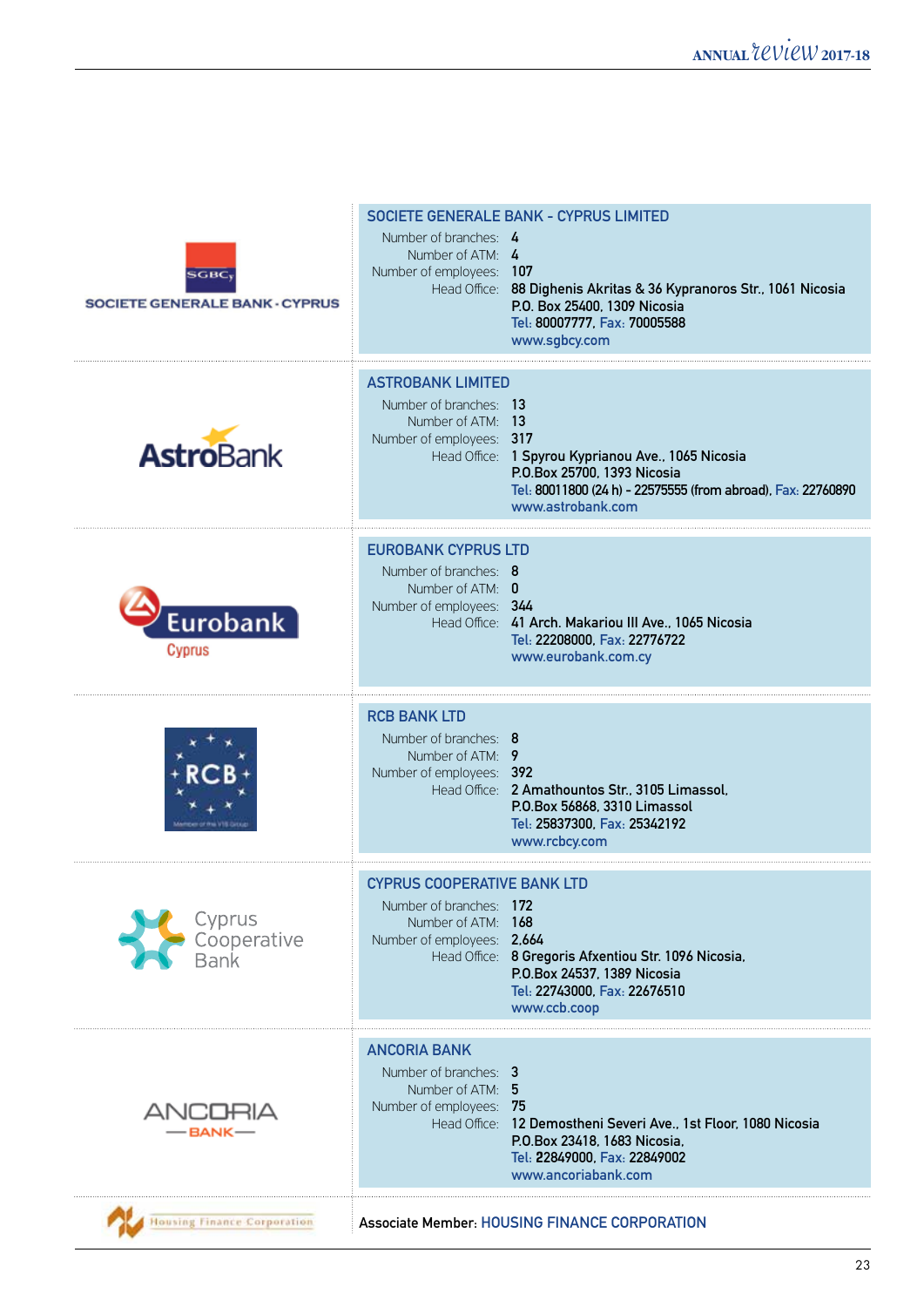# **JUNE 2017**

Annual General Meeting of the Association of Cyprus Banks

The Association participated in the Forum «Comprehensive Compliance for Combating Money Laundering» organized by the World Union of Arab Banks - Introduction by Mr. Michael Kammas

### **OCT 2017**

Conference at the Central Bank of Cyprus «Achievements and Challenges of the Banking sector in Cyprus: the European perspective» - Presentation by Mr. Michael Kammas

**DEC 2017**

# **MAR 2018**

Banking Forum The Association together with Junior Achievement Cyprus conducted the Program «More than Money» in elementary schools in Cyprus

### **Association's events and milestones in 2017 & 2018**

# **MAY 2018**

Publication of «Cyprus Banking Insight» magazine

The Association participated in the «First Cypro-Arab FinTech Forum: A New reality» organized by the World Union of Arab Banks - Introduction by Mr. Michael Kammas

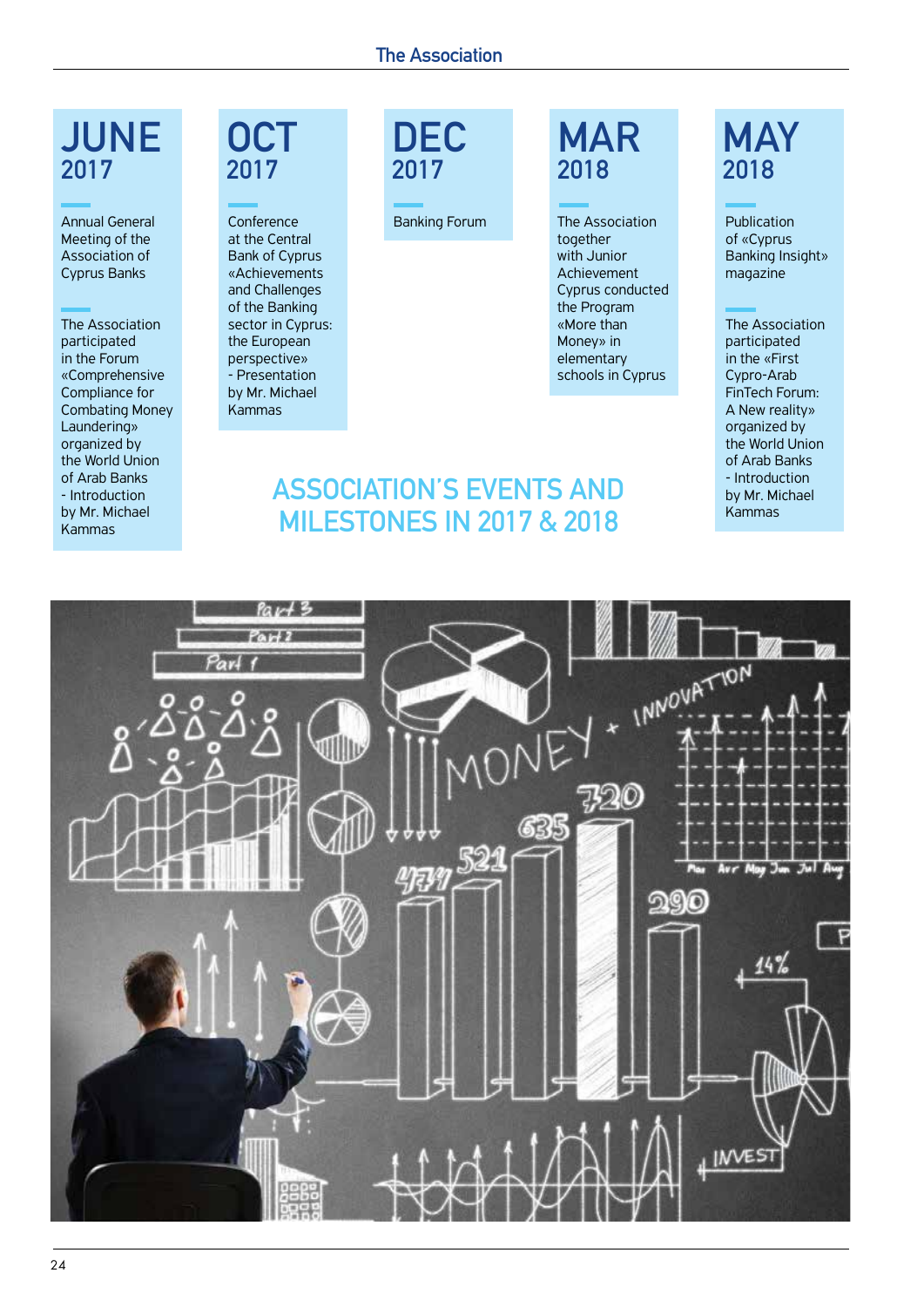

# on web and social media anywhere, anytime

 $\bullet$ 

 $\mathbb{Z}$ 

 $6109$ 

西

шă Ho. ۵

Have an account 1.46 St

ASSOCIATION OF

s

ъ

New to Twitter? on such manner the spins or

**Viceguige** Trans

**Sunt Syte** 

冨

### follow us

**LINKEDIN:** acbcyprus **T** TWITTER: ACBcyprus

WEBSITE: acb.com.cy BLOG: acbcyprus.blogspot.com.cy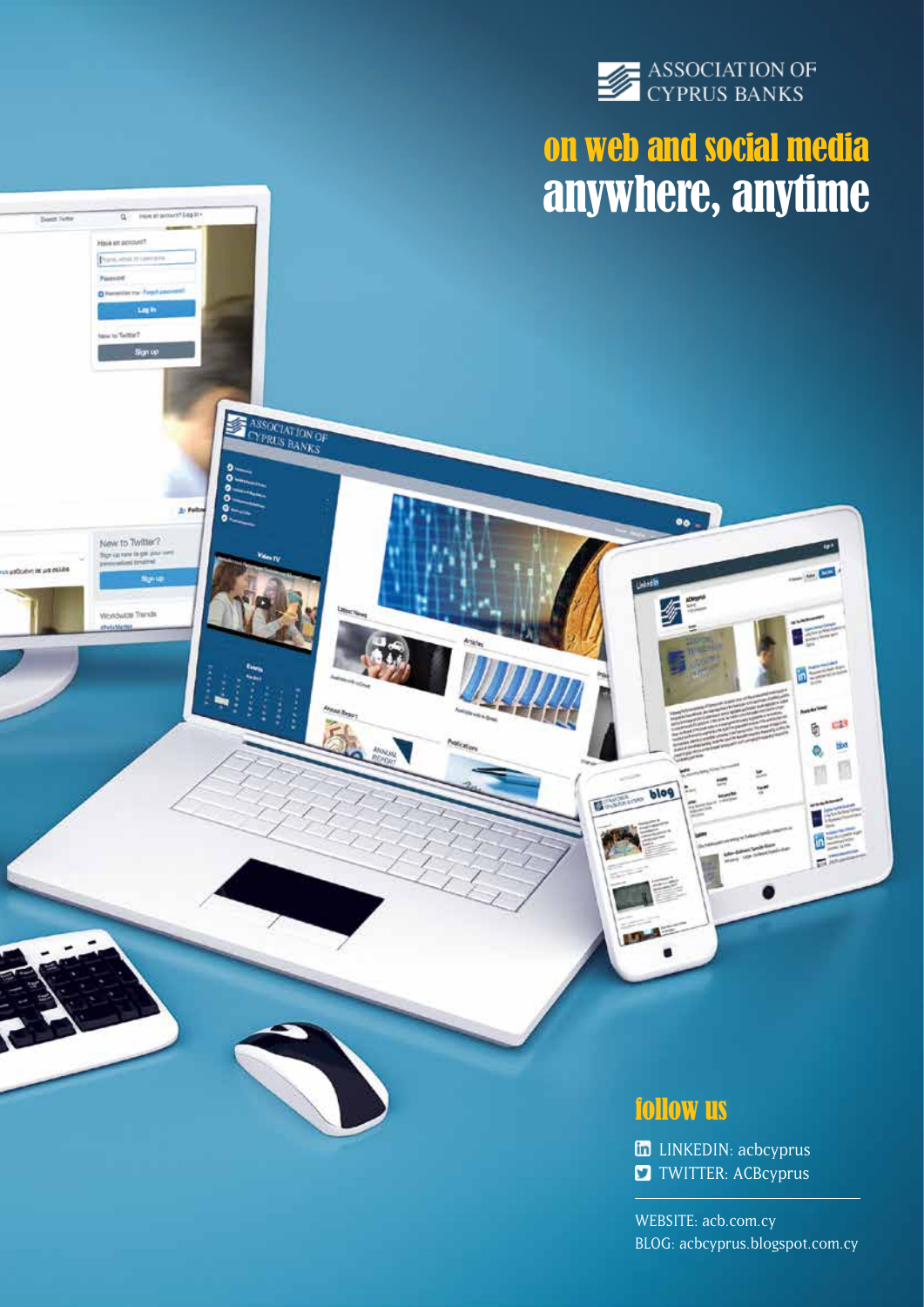

15, Demetriou Karatasou str., 4th floor, Flat 401, 2024 Strovolos P.O.Box 16113, 2086 Nicosia - Cyprus

**Tel:** +357 22664293 **Fax:** +357 22665135 **E-mail:** info@acb.com.cy • Web: www.acb.com.cy

The Annual Review 2016-17 is a publication of the Association of Cyprus Banks (ACB). No part of this publication may be reproduced without the permeission of the ACB. The views and opinions expressed by the authors in the publication are provided in the authors' personal capacities and are their sole responsibility. Furthermore the views and opinions expressed are not necessarily those of the ACB and its Board of Directors and must neither be regarded as constituting advice on any matter whatsover, nor are interpeted as such.